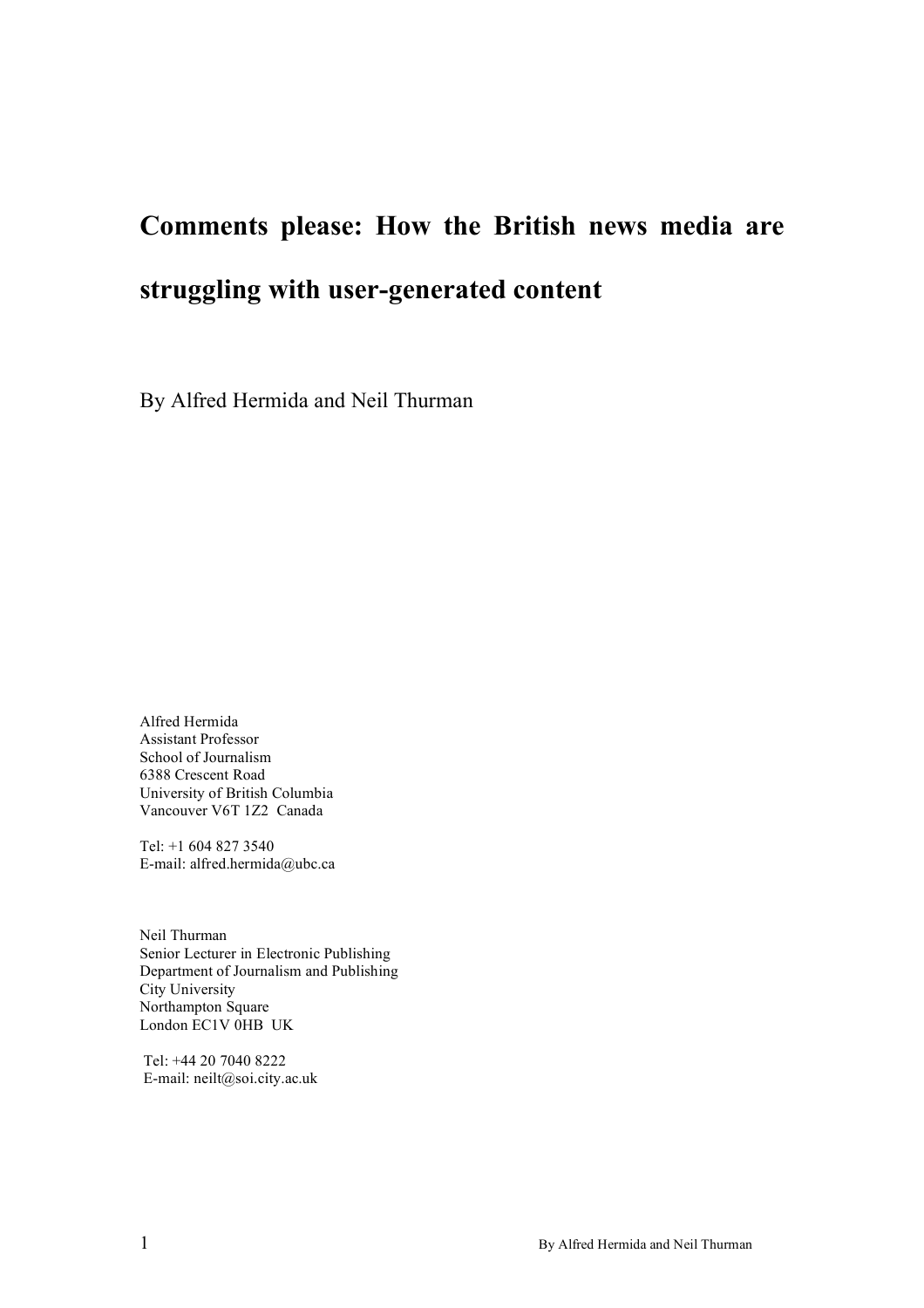## **Comments please: How the British news media is struggling with user-generated content**

Interviews with senior editorial executives from the leading UK news websites explored their perceptions of user media and the reasons for adopting or not adopting user-generated content initiatives. A content analysis survey quantified the progressive adoption of UGC by mainstream news organisations. Findings reveal that news executives are expanding opportunities for user content but are experiencing problems with incorporating user media into professional journalism structures due to concerns about reputation, trust and legal issues. They are therefore cautious about implementing user-generated content initiatives. The evidence suggests that editors are undergoing an uncomfortable transition in integrating user media and are seeking to retain a traditional gatekeeper role in adopting user content on their websites.

**Keywords:** User-generated content, citizen journalism, online journalism, participatory journalism, grassroots journalism, blogs British news websites.

## **Introduction**

This paper examines the attitudes of senior news executives in the UK to the widely debated issue of user-generated content (UGC) and reveals how they are integrating user media in professional journalistic contexts. It also quantifies the progressive adoption of UGC by mainstream news organisations. It shows how news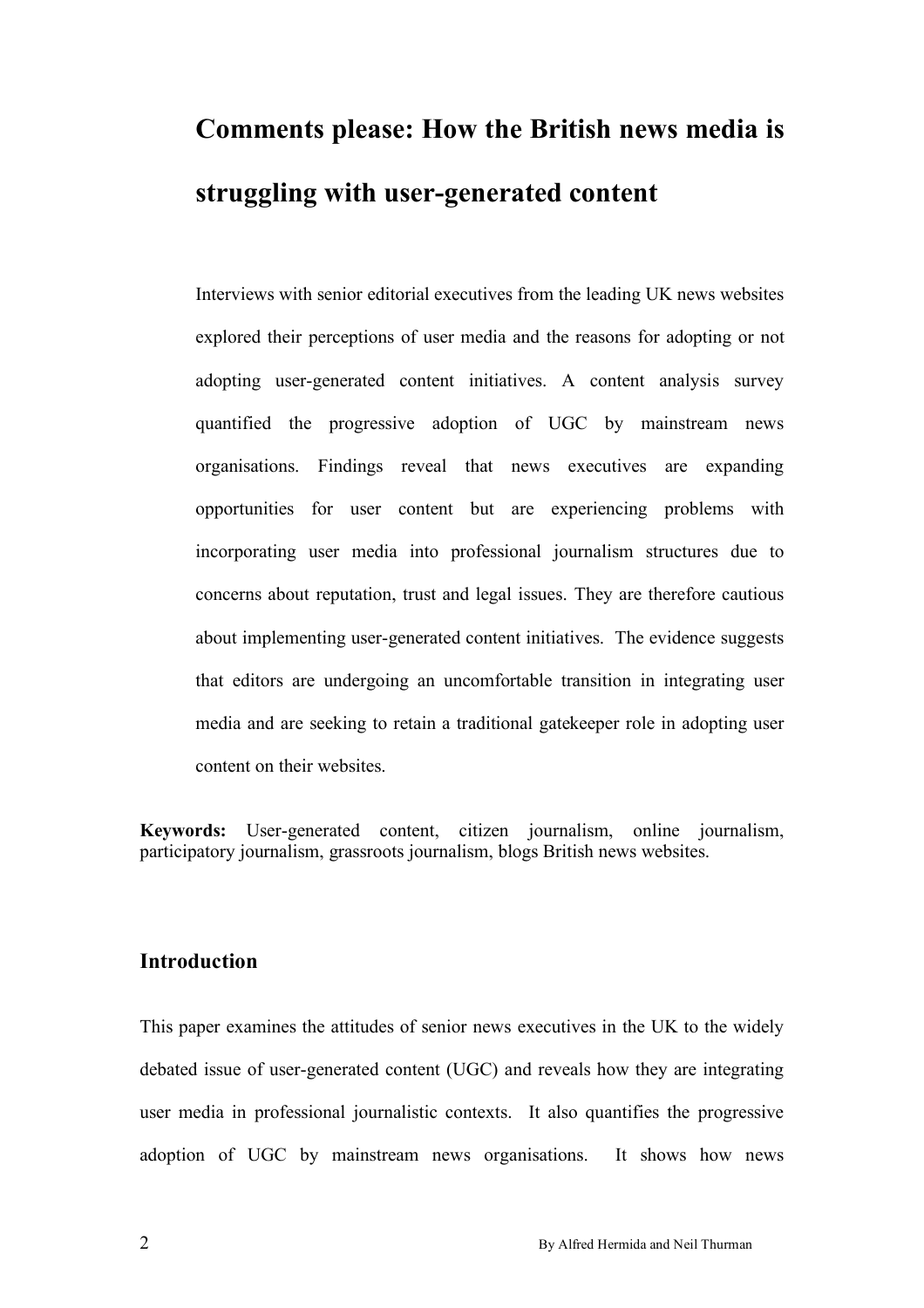organisations are increasingly soliciting and publishing material—such as photos and personal accounts—from users, and illustrates how they are struggling over the extent to which professional journalism standards should be applied to this content. The research shows there is a high degree of variation in approaches to involving readers.

While there has been a change of attitude towards UGC since 2005 (Thurman, n.d), there remains a reluctance to relinquish the traditional gatekeeping role of journalists. This paper argues that at the core of this dichotomy are issues of identity and control for news organisations. Websites driven by user content such as YouTube can be described as empty vessels, whose brand identity is defined by the nature of the user media. News organisations have an identity that is defined by their professional content. This research found that news organisations are increasingly shifting towards moderating UGC. It suggests that they see greater value in user media that fits in with their brand and values. The findings indicate that media organisations desire to offer user content that is clearly identifiable with their brand and is perceived as valuable to readers.

While this research looks at user-generated content initiatives (UGCIs) in the context of the UK newspaper industry, it has broad relevance to the news industry as whole. It comes at a time when news organisations across the world are experimenting with ways of integrating user media into professional journalistic models.<sup>1</sup> The British experience offers valuable lessons for news executives making their first forays into this area and for academics studying the field of user media.

## **Research context**

Media organisations have been accused of maintaining a "rather static core set of news practices", placing "other journalistic practices at its margins" (Matheson,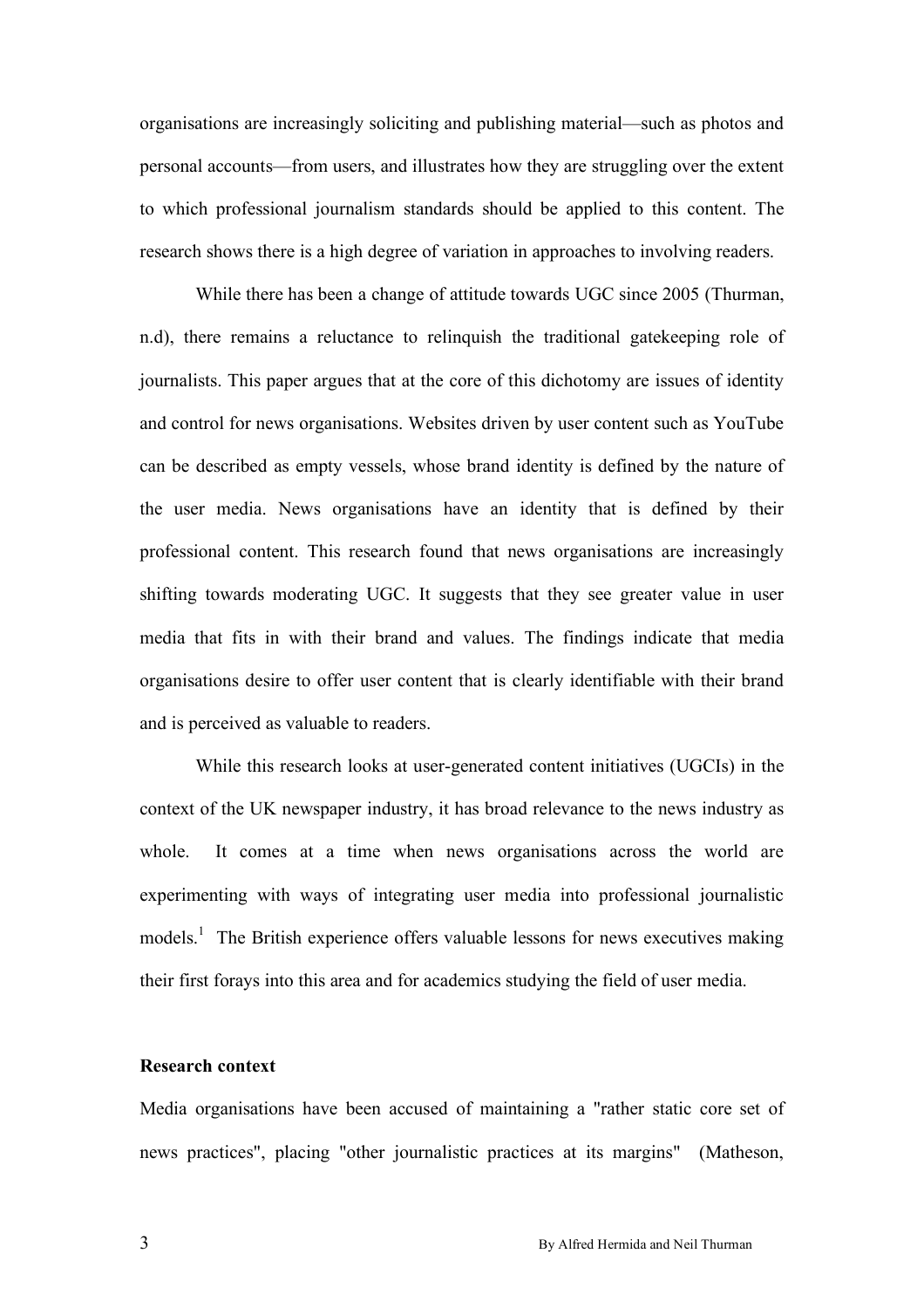2004) at a time when there has been an explosion in so-called citizen journalism. This term is generally taken to mean independently published news and current affairs content, where citizens post their material online to their own blogs or unedited websites (Hening, 2005). It is often used as a catchall phrase to cover everything from headlines ranked by user recommendation to videos on YouTube (Williams, 2007).

This paper looks at UGC in the context of participatory journalism, where ordinary people have an opportunity to participate with or contribute to professionally edited publications to create more journalism. Participatory journalism is distinct from what Blood (2006) has termed as collaborative journalism. She defines collaborative journalism as "news reporting, enabled by the Internet, done by a dispersed, unorganised group of people, or a group that spontaneously (and temporarily) organises around the Internet in a particular event." Blood cites Flickr as vehicle for collaborative journalism. Her argument illustrates the key differences in the organisation of user media between channels such as Flickr and those provided by established news organisations. In collaborative journalism, content is organised from the bottom up, whereas in participatory journalism control is exercised from the top down, with a news organisation controlling the channel for user involvement and participation.

The advent of user-generated content is leading to a shift in the relationship between mainstream media organisations and the people formerly known as the audience (Gillmor, 2004). Bowman and Willis (2003) argue an "online audience has the means to become an active participant in the creation and dissemination of news and information". They say that news organisations can still retain a role as being the definitive authority on various subjects. But, at the same time, they have to accommodate users who wish to contribute to the journalistic process. This, they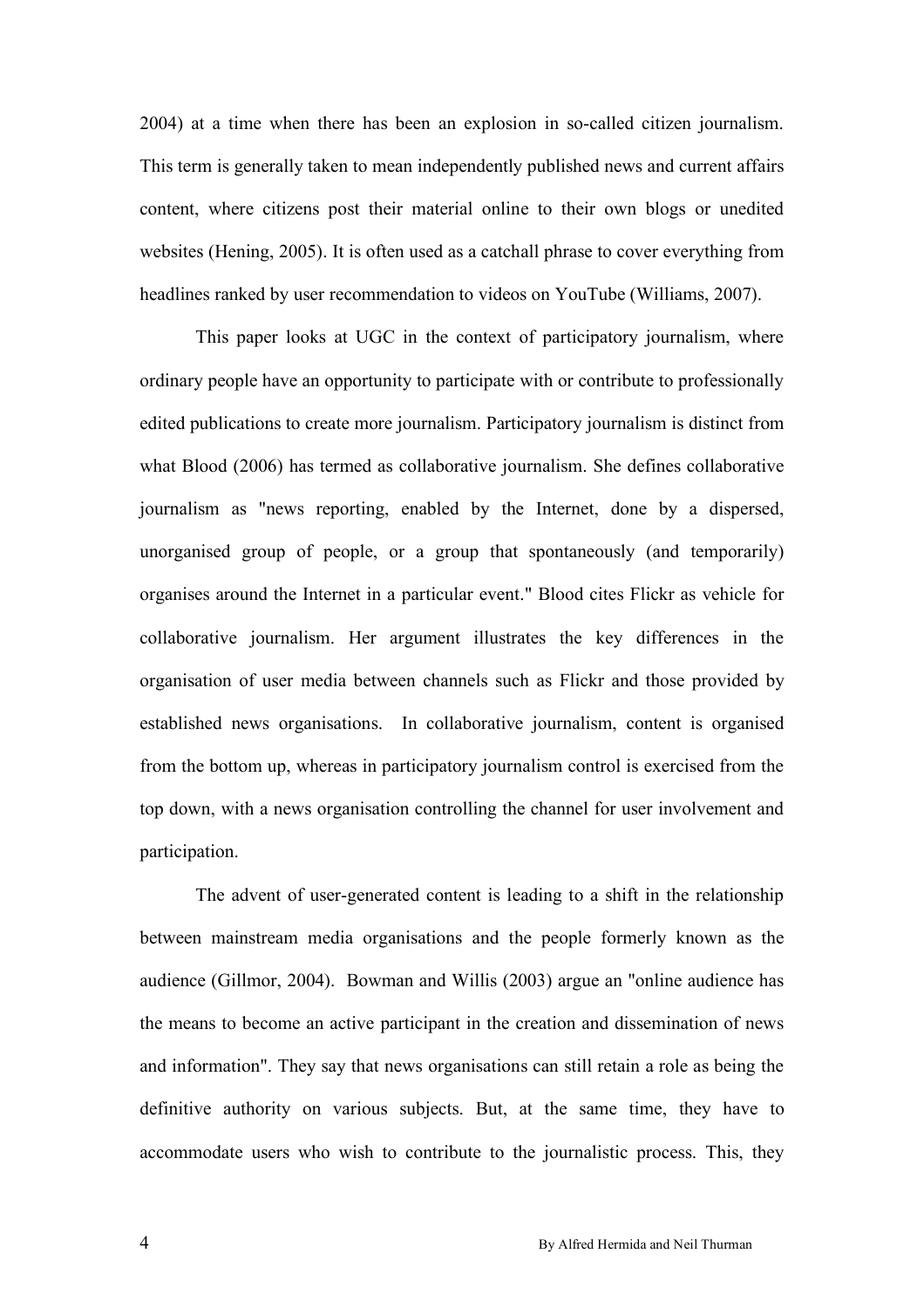argue, challenges the way journalists work as the "news media are geared to own a story. They shape it, package it and sell it."

Media organisations are grappling with how to respond to these changes, brought about by the emergence of new digital tools that allow for consumers to become producers. Gillmor (2004) argues this reflects the "innate conservatism" of mainstream media, so that "when big media companies consider having a conversation with their audience, they tend not to push many boundaries". UGC raises issues as to the evolving role of the news media, having an impact on certain key values in news organisations (see, for example, Fulton 1996). Participatory journalism presents a fundamental shift in established modes of journalism as it undermines the "we write, you read" dogma of modern journalism (Deuze, 2003).

Services such as MySpace, Flickr and YouTube are channels for content from numerous and varied sources but exercise little editorial control. In contrast, mainstream news production has been characterised as being the "exercise of routine and highly regulated procedures in the task of selecting from already limited supplies of information" (Fishman, 1999). News organisations have tended to expand their operations to the Internet based on their existing journalistic culture, including the way they relate to the public (Deuze, 2003). This means that a mainstream news organisation does not realise, as Deuze argues, the impact interactivity and connectivity "will have on its established culture of doing things, its monopoly on content, its understanding of what is public, its roles in community".

The culture of the newspaper industry is an additional factor to consider when discussing the attitude of the press to UGC. A study by the Readership Institute  $(2000)$  found that newspapers generally have an aggressive-defensive culture.<sup>2</sup> The study defined this as "where people are expected to approach tasks in forceful ways to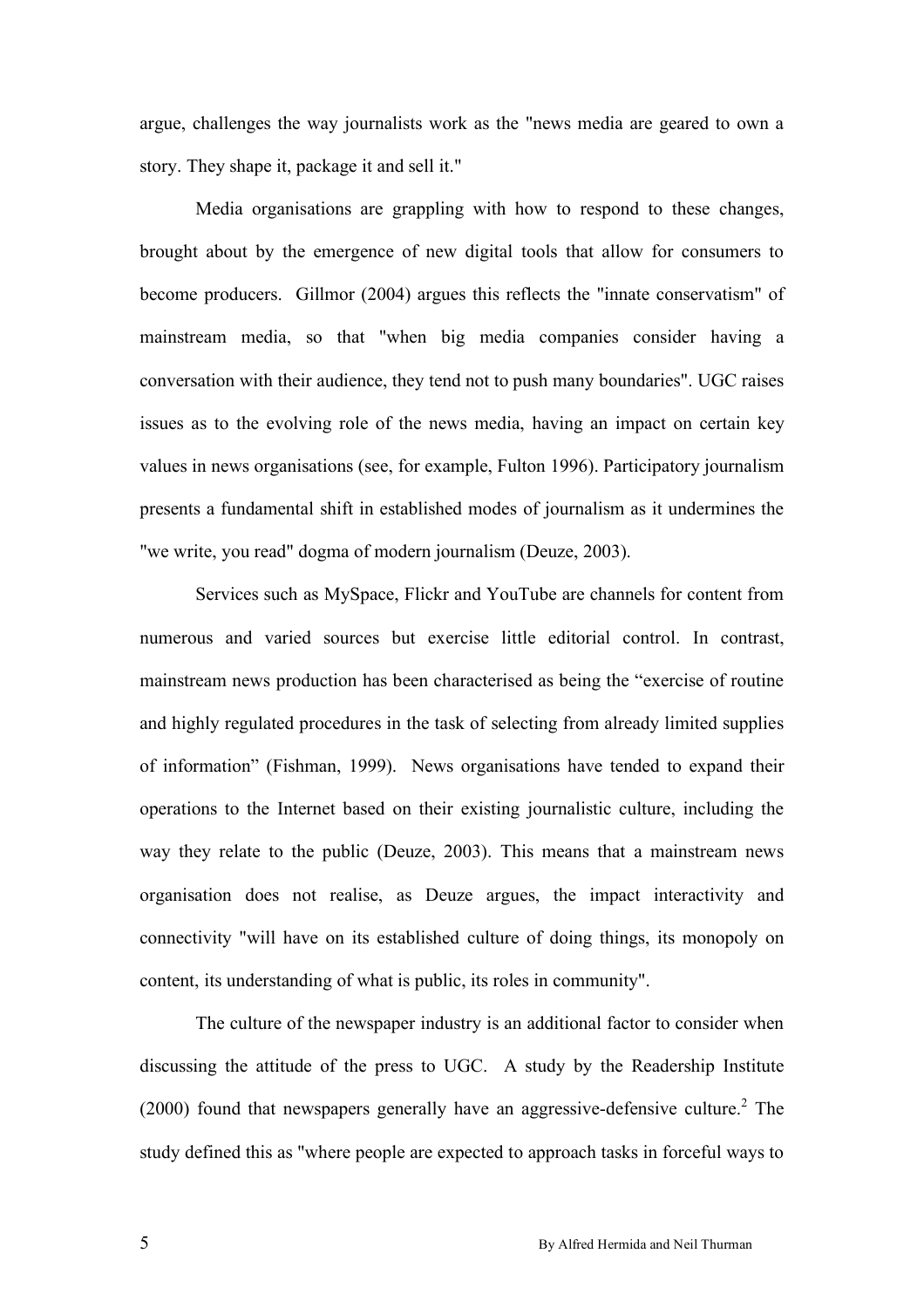protect their status and security". It found that a second common defensive culture in newspapers is passive-defensive, where conflict is avoided and norms are based on dependent and conventional behaviours. This would suggest that newspapers are, as a norm, resistant to change. The Reader Institute study concluded that:

In the past, defensive cultures fared well, producing consistent, reliable products and services because changes in the environment such as technology, demography and competition have been slow moving. But today they are ill equipped to respond to rapidly changing customer needs, surging competition and revolutionary advances in technology.

Despite this, according to Williams (2007), traditional news organisations are starting to recognise that "their audiences are more than empty receptacles waiting to be filled with information selected [by] an editorial priesthood." This research backs her conclusion that the shift towards more engagement with the audience is taking place "gingerly" because newspapers, magazines and broadcasters are worried offering tools for user contributions could become a "free-for-all that annoys readers instead of generating useful conversations."<sup>3</sup>

## **Methodology**

This paper uses qualitative methods to examine the motivations behind the adoption of UGC by UK news organisations, as well as the internal debates taking place in newsrooms over the publication of user media. It focuses on the online experience of the leading national, commercial British newspapers in the UK, and, as such, does not include the BBC, which is a publicly funded national broadcaster. The paper is based on semi-structured research interviews with  $11<sup>4</sup>$  editors and managing editors of leading British news websites completed in a one-month period in 2006.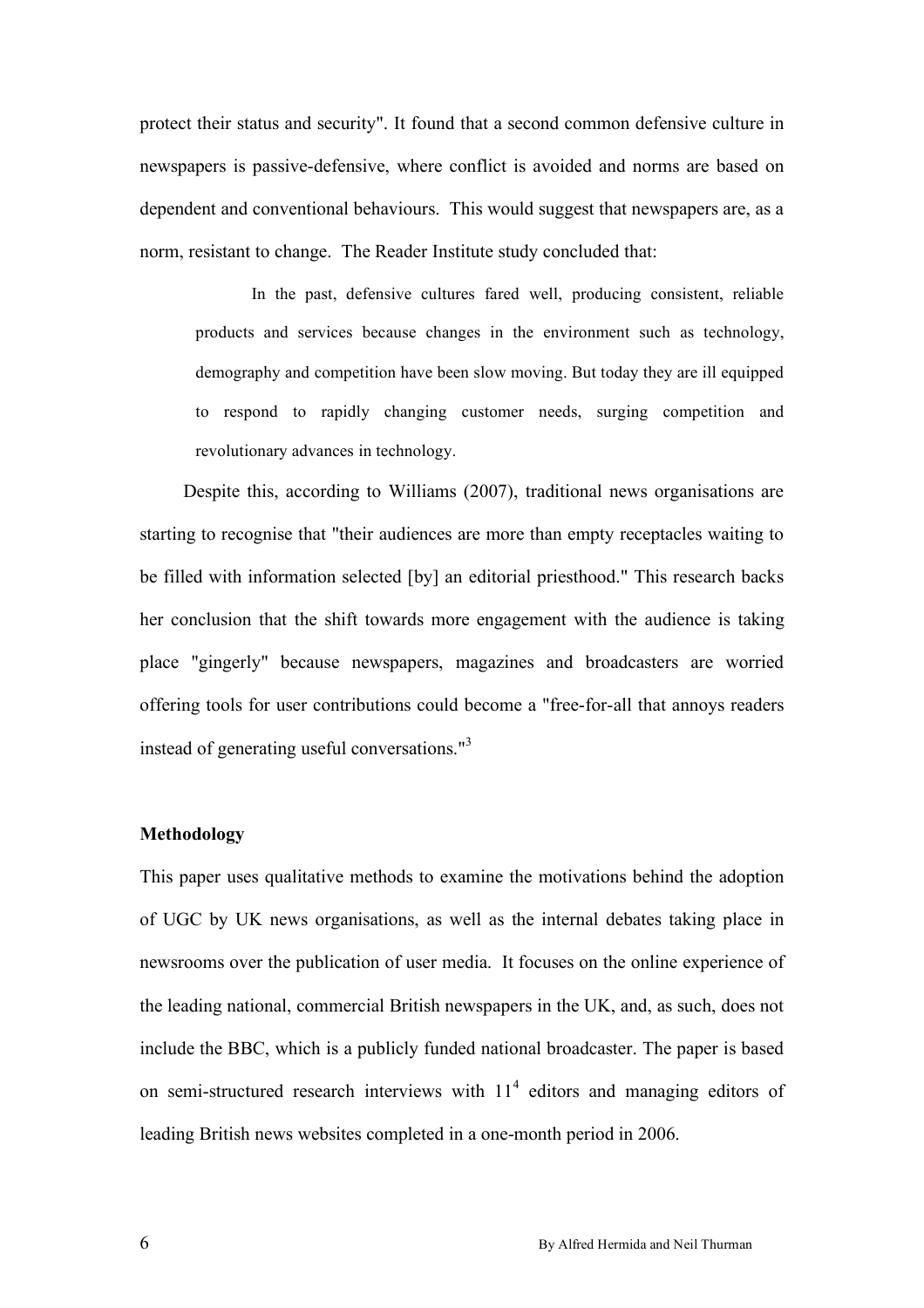The interviews are supported by a quantitative study of the adoption of usergenerated content initiatives (UGCIs). A sample of  $12<sup>5</sup>$  UK newspaper websites was conducted in November 2006. The websites were studied over a period of 48 hours and visited a number of times at random during the day. For the assessment of the UGC functionality of each site, the unit of analysis was a web page. Each section of a website was examined to see if it contained any UGCIs.

The study identified eight main formats used by news sites to allow readers to contribute: 'Polls', 'Messageboards', 'Have your says', 'Comments on stories', 'Q&As', 'Blogs', 'Your media' and 'Your story'.

'Polls' are defined as topical questions where readers are asked to make a multiple choice or binary response. These are simple to construct and are popular with readers. Polls at the *Dailymail.co.uk* can get 10,000 votes at a time (Thurman, n.d). These tools provide instant and quantifiable feedback to readers. They are easy to set up and run automatically, meaning they are inexpensive and risk-free. But they offer very limited interaction as polls offer a 'yes' or 'no' answer, or a restricted multiple choice response.

'Messageboards' are areas that allow readers to debate a topic often initiated by another reader and are usually reactively moderated. They are one of the oldest forms of participation, dating back to 1999 at *Guardian.co.uk* and 2002 at *Dailymail.co.uk*. Messageboards are structured so that users can reply to any of the posts rather than just the original one. The discussions usually remain open for weeks or months.

'Have your says' resemble 'Messageboards' but with significant differences. These are areas where journalists post topical questions to which readers send written replies. A selection is made, edited and published by journalists and the submissions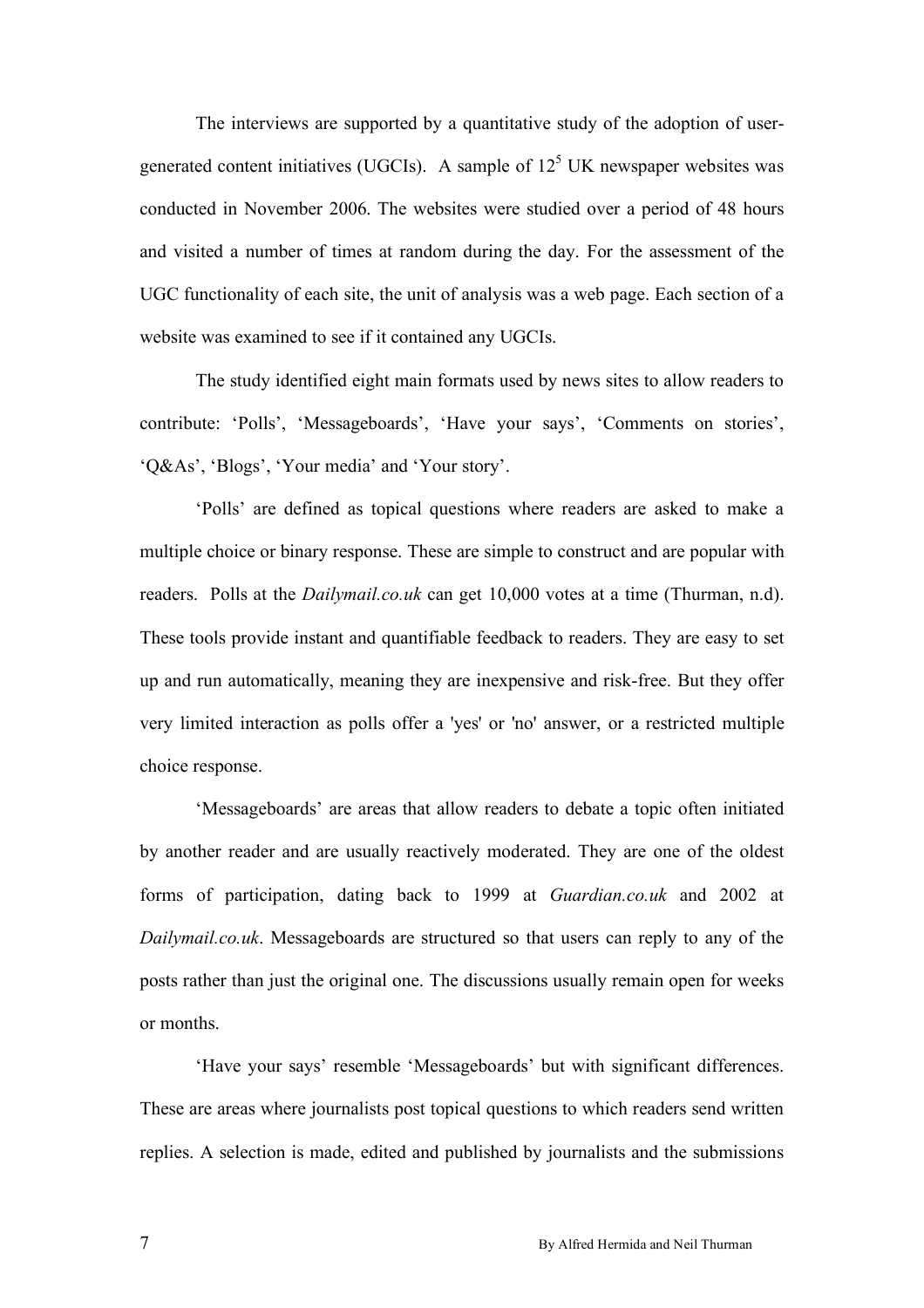can be fully or reactively moderated. In contrast to 'Messageboards', 'Have your says' usually remain open for a limited number of days.

This format has proved popular with readers. On the day a popular British radio presenter died in October 2004, the BBC received 35,000 e-mail submissions, rising to a total of 100,000, to the 'Have your say' that had been established in commemoration (Thurman, n.d).

The 'Comments on stories' format allows readers to submit their views on a story. These comments are usually submitted using a form at the bottom of an article. This format may or may not require a reader to register with a news site.

'Q&As' are interviews with journalists and/or invited guests, with questions submitted by readers. By their very nature, 'Q&As' are moderated. But since they are usually webcast in audio or video, or transcribed, as live, they offer a sense of interactivity and immediacy.

'Blogs' are a relatively new addition to news websites in the UK. These have posts laid out in reverse chronological order and most allow readers to comment on the entries. Blogs are explicitly authored by one or more individuals, often associated with a set of interests or opinions. Reader blogs are a new format launched in 2006 by the UK's best-selling daily newspaper, *The Sun*. *TheSun.co.uk* allows readers to create a blog and have it hosted on the news organisation's web servers.

'Your media' and 'Your stories' formats can be seen as the most radical departure from the traditional publishing model. 'Your media' are galleries of photographs, video and other media submitted by readers and vetted by journalists. 'Your stories' are sections where readers are asked to send in stories that matter to them. These are then are edited by journalists for publication on the website.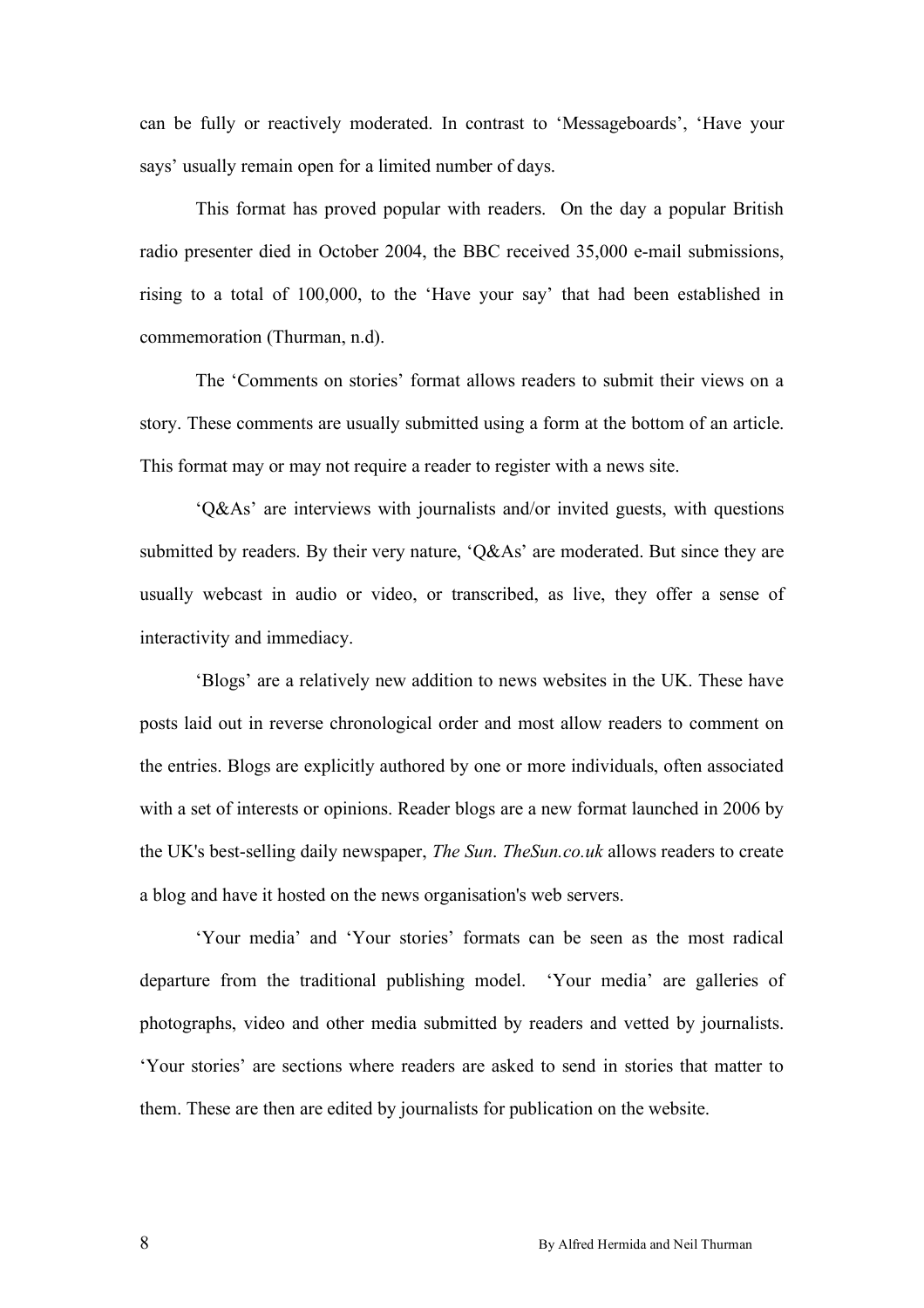## **Survey findings**

The sample of 12 UK newspaper websites conducted in November 2006 revealed a substantial growth UGCIs (see Table 1) since the last survey in April 2005 (see: Thurman, n.d). The 'Comment on stories' format took off in the 18-month period between surveys. The number of UK publications adopting this feature rose from one to six . More than two-thirds of the sites moderate comments, while those that do not moderate comments require registration.



**Table 1**

'Have your say' sections have grown more slowly than 'Comments on stories'. The number of UK newspaper websites using this format has risen from three to five. Four of these are fully moderated, with only *TheSun.co.uk* adopting the use of registration and reactive moderation.

The format that has seen the most dramatic adoption is blogging (see Table 2). The number of blogs jumped from seven to 118 in the 18 months from April 2005 to November 2006. The reasons for this growth are explored later in this paper. Most of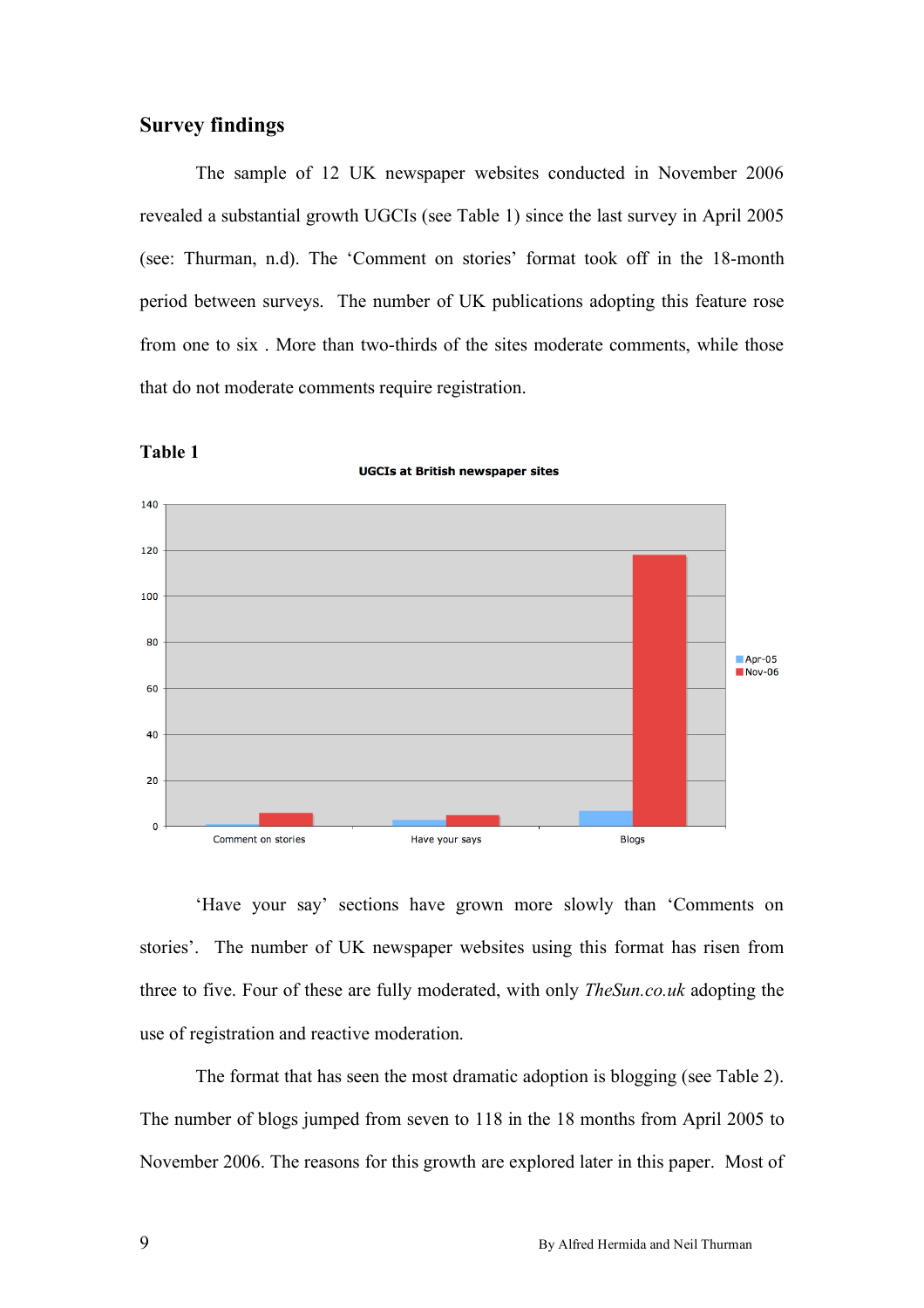the newspaper blogs allowed comments, though they are almost all vetted by journalists before publication. Only one site, *Guardian.co.uk* allowed users to post comments directly to a blog, but readers have to register and confirm their e-mail address.

| <b>News site</b>   | April 2005               | November 2006             |
|--------------------|--------------------------|---------------------------|
|                    |                          |                           |
| DailyExpress.co.uk | N/A                      | 1 (fully moderated)       |
| DailyMail.co.uk    | none                     | 7 (fully moderated)       |
| DailyStar.co.uk    | N/A                      | 2 (fully moderated)       |
| FT.com             | none                     | none                      |
| Guardian.co.uk     | 6 (reactively moderated) | 12 (reactively moderated) |
| Independent.co.uk  | none                     | none                      |
| Mirror.co.uk       | none                     | 2 (no comments allowed)   |
| Telegraph.co.uk    | none                     | 37 (fully moderated)      |
| TheSun.co.uk       | none                     | 12 (no comments allowed)  |
| TheTimes.co.uk     | none                     | 39 (fully moderated)      |
| ThisisLondon.co.uk | none                     | 5 (fully moderated)       |
| Scotsman.com       | (fully moderated)        | (fully moderated)         |

**Table 2: Blogs at a selection of British news websites**

## **Breakdown of adoption of UGCIs**

The *DailyExpress.co.uk* was home to one blog (jointly the *DailyStar.co.uk*) with fully moderated comments, without requiring registration. It also hosted Have your says which are fully moderated. This site was not included in the previous survey.

The *DailyMail.co.uk* hosted seven blogs. Users can also leave comments on stories. Both were fully moderated and registration was not required. The site also offered messageboards. Users had to register to post and the content is reactively moderated. Users can also start their own threads or discussions. As of November 15 2006 there were 1,449,811 posts. The site also offered Q&As, called webchats, polls. Since the last survey, the number of posts to messageboards has increased from 1,165,000 to 1,449,811, seven blogs have been introduced and fully moderated Comments on stories are allowed.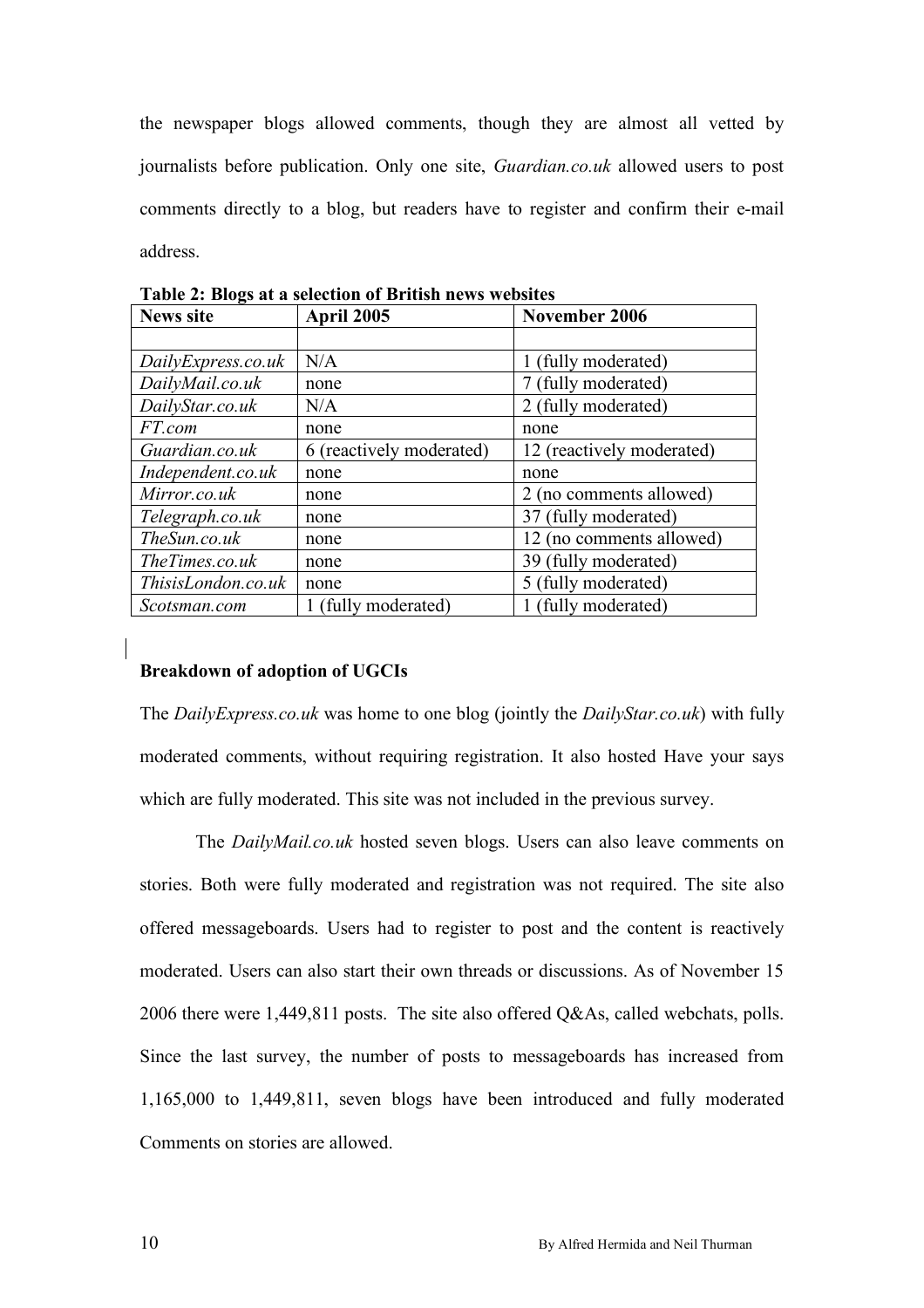The *DailyStar.co.uk* had two blogs that were fully moderated. (One is offered jointly with *DailyExpress.co.uk*). It also offered Have your says, which were also fully moderated. No registration was required to leave comments on either format. This site was not included in the previous survey.

The *FT.com* offered polls, Q&As (called Ask the expert) and messageboards (called debates). As of November 15 2006 there were 29,281 posts organized into 342 discussions. Unregistered users' posts were fully moderated. Since the last survey, the number of posts to messageboards increased from 9,432 to 29,281. *FT.com* no longer prints columnists' e-mail addresses alongside their bylines.

The *Guardian.co.uk* hosted 12 blogs, messageboards (called Talkboard or Unlimited Talk) and offered comments on stories. Users needed to register to participate in all three and comments were reactively moderated. The site also offered Q&As (called Live chats). Since the last survey, six new blogs have been created, comments have been allowed on stories and registration was introduced .

The *Independent.co.uk* did not host any user-generated content initiatives. This has not changed since the last survey.

The *Mirror.co.uk* was home to two blogs that did not allow users to comment. Users could take part in messageboards that were fully moderated. The site also offers polls (called Quick votes). This site was not included in the previous survey.

The *Telegraph.co.uk* hosted 37 blogs, Have your says (called Your View), messageboards and Comments on stories. All of these were fully moderated but did not require registration. The site also offered polls and a Your media format (called Your Gallery) in the Digital Life homepage. Since the last survey, the site has introduced 37 blogs and allowed comments on stories.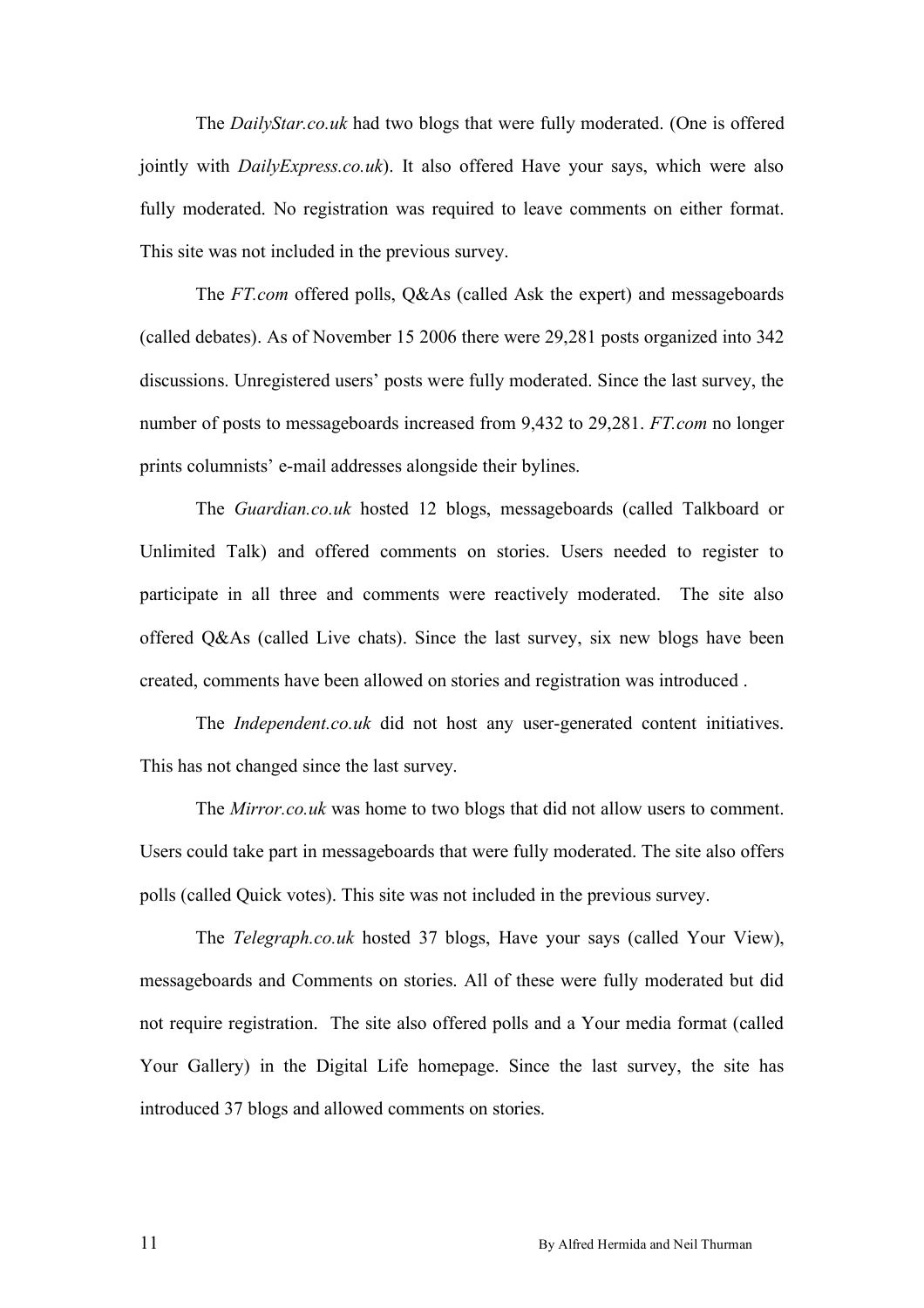*TheSun.co.uk* hosted 12 blogs that did not allow comments. It also provided readers' blogs with comments enabled. Registration was required to post a comment. These could be fully or reactively moderated, depending on the preferences of the blog's owner. The site was home to messageboards (called discussions) and Have you says (called MySun discussions). These were reactively moderated but registration was required. *MySun.co.uk* also hosted My media and offered fully moderated Q&As (called webchats). Since the last survey, 12 blogs and readers' blogs have been introduced, as well as messageboards. Registration is now required to contribute to Have your says, which are reactively moderated.

The *Timesonline.co.uk* hosted 39 blogs, Have your says and Comments on stories. These were fully moderated comments but registration was not required. The site also offered Q&As (called Talking point) and polls (called e-polls). In December 2006, it launched a Your story section (called Your World) to showcase readers' travel stories. Since the last survey, *Timesonline.co.uk* has launched 30 blogs and introduced polls.

*ThisisLondon.co.uk* hosted five blogs and Comments on stories. Registration was not required but comments were fully moderated. The site also offered messageboards (called Have Your Say) that were fully moderated and required registration. As of November 15 2006 there were 182,454 posts. Since the last survey, five blogs have been introduced and Comments on stories are now allowed. Q&As, chatrooms and reader reviews have been removed and the number of posts to messageboards decreased from 389,000 to 182,454.

*Scotsman.com* offered Comments on stories and was host to one blog. Both required registration to post comments and are reactively moderated. It hosted Your story (called My story) as part of its Heritage & Culture site. It also offered Your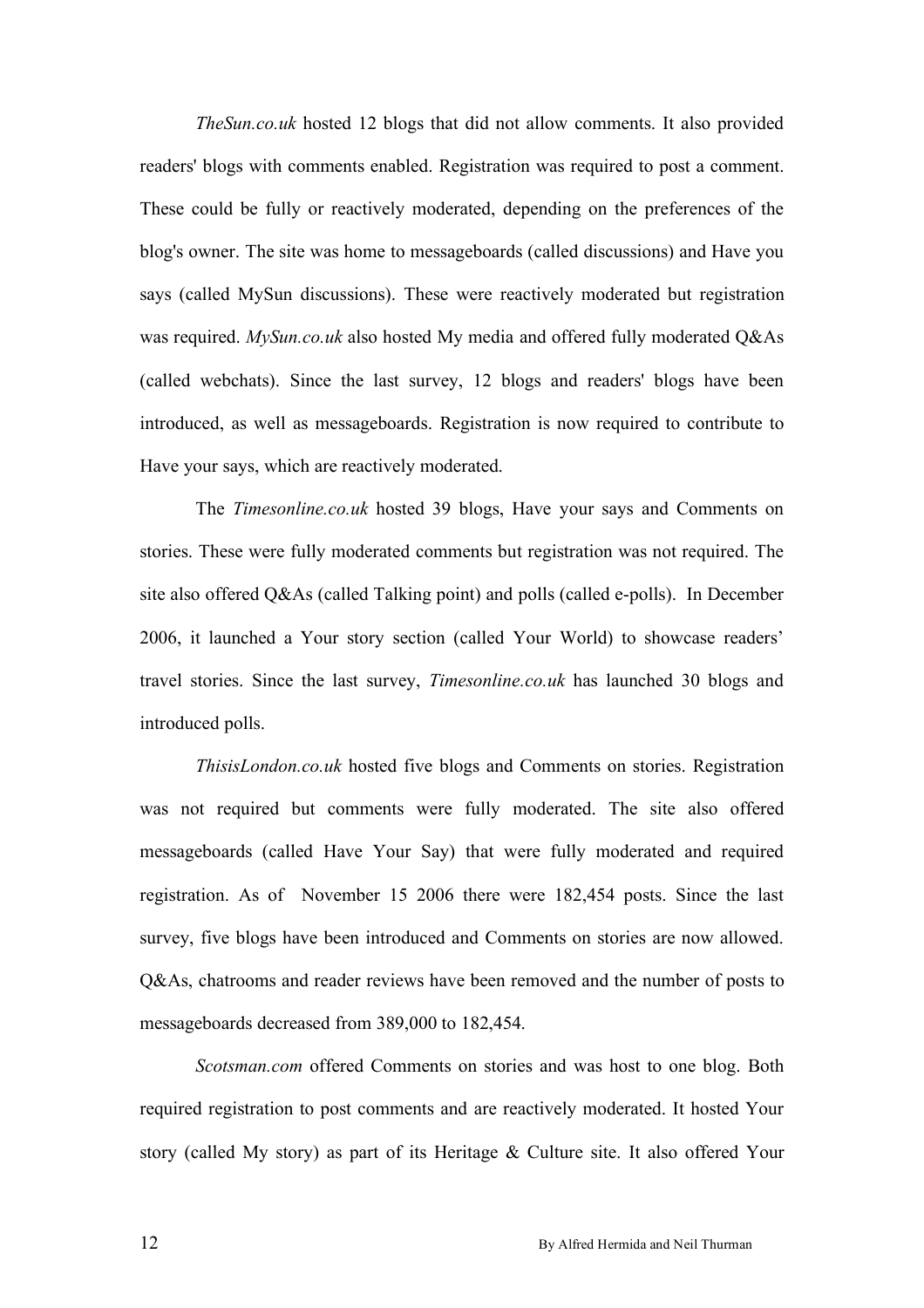media (called Photoblog) as part of the Edinburgh festivals site. Both of these features were fully moderated. Since the last survey, *Scotsman.com* has introduced a blog, Comments on stories and the Your story section.

## **Main findings**

## **(I) Fear and the adoption of UGCIs**

The interviews with editors provided an insight into the growth of UGCIs. Our initial findings suggest that the growth identified in the survey is likely to be partly the result of editors and executives' fear of being marginalized by user media. Figures suggest the fear might be justified—in December YouTube received 38 million unique visits and Wikipedia had 39 million unique visits in the US. This compares to 26 million for MSNBC and 23 million for CNN (Neilsen/Netratings, 2006).

## **The boom in user media**

Another factor that has been credited with changing attitudes of news executives in the UK was upsurge of user media on the July 7 2005 bombings in London. The BBC received 22,000 e-mails and text messages from the public about the London tube and bus bombings on the day of the attacks (Douglas, 2006). <sup>6</sup> It was also sent 300 photos and several video sequences taken by members of the public. The dramatic stills and video led BBC TV newscasts, the first time such material had been considered more newsworthy than professional content (Douglas, 2006). The public response to the July 7 bombings can be seen as an example of how user media is a "phenomenon you can't ignore" (Withey, 2006):

The whole structure of the newspaper proprietor and his editors telling people what was going on in the world and the world neatly reading that … that sort of self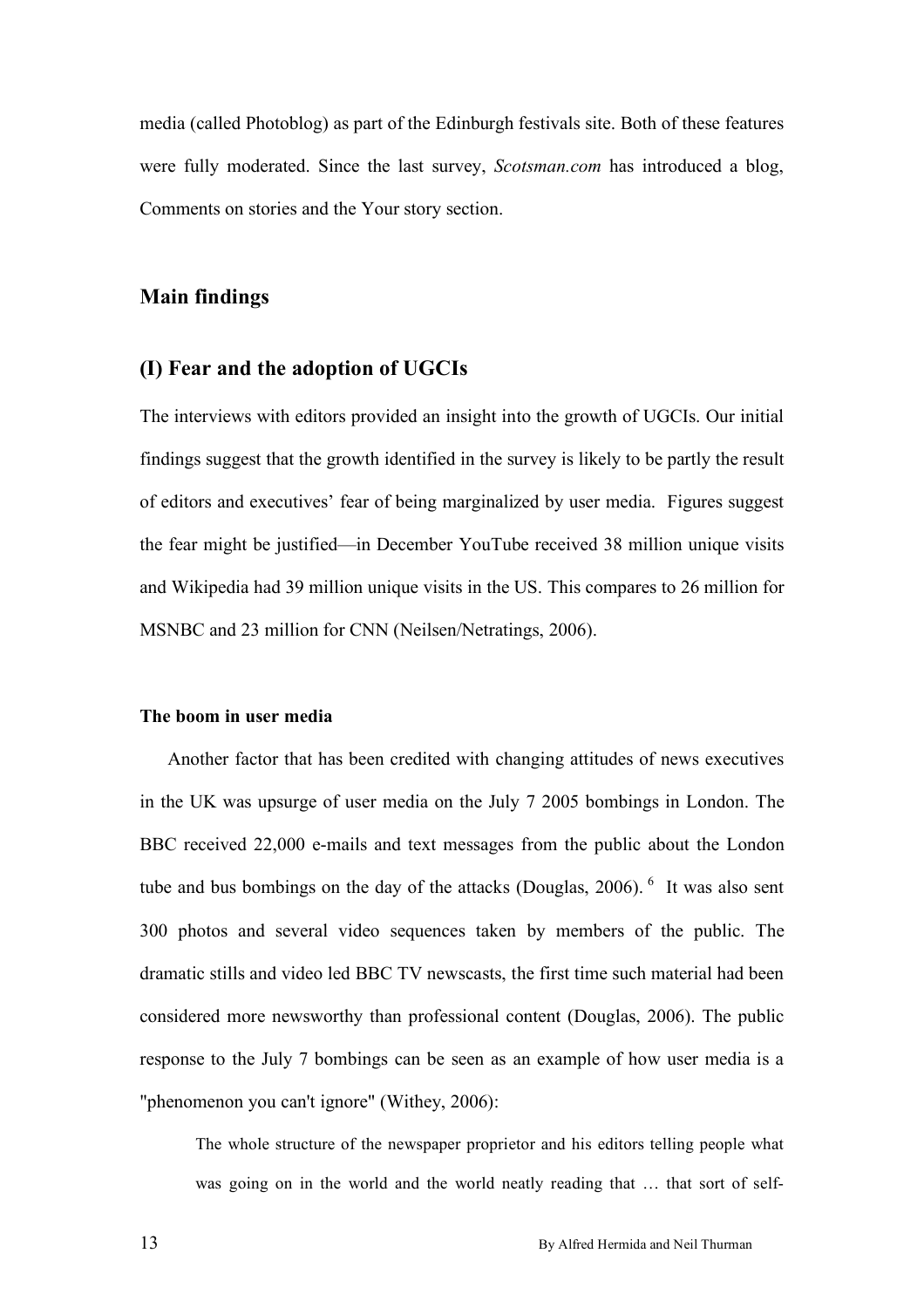perpetuating oligarchy has been broken down very rapidly, and user-generated content now forms quite a big part of, as you say, national newspaper websites (Withey, 2006).

Editors indicated that they were afraid of being supplanted by competing new media. The introduction of channels to encourage reader participation is, in part, driven by self-interest and a belief that newspapers have to evolve in a digital age or risk becoming marginal. Richard Burton of *Telegraph.co.uk* suggested that "the idea of becoming a forum for debate was an area that newspapers had to get into, otherwise they'd get left behind".

## **The rush to catch up**

As editors jumped on board because of the perceived need to be offer greater levels of interactivity with readers, they acknowledged that they were "latecomers to the party" (Burton, 2006) and that newspapers need to be in the business of interactivity, as Alan Revell (2006) of Associated Newspapers said:

We firmly believe that in, what's it called, the great conversation. These businesses are about interactivity and it's about it being a two-way street and people joining the conversation rather than being lectured to or talked to, they do want to respond, not all of them, but people do want the ability to respond instantly and contribute and add.

An illustration of this shift in attitude is the explosion in the number of blogs at mainstream newspaper sites. These jumped from 7 to 118 in the 18 months between the two surveys. By November 2006, *TimesOnline.co.uk* was hosting 39 blogs, and the *Telegraph.co.uk* 37. The editorial process behind the selection and creation of these blogs offers an insight into the motivations of editors. This dramatic growth can be explained as much by a desire by newspapers to keep control of journalists who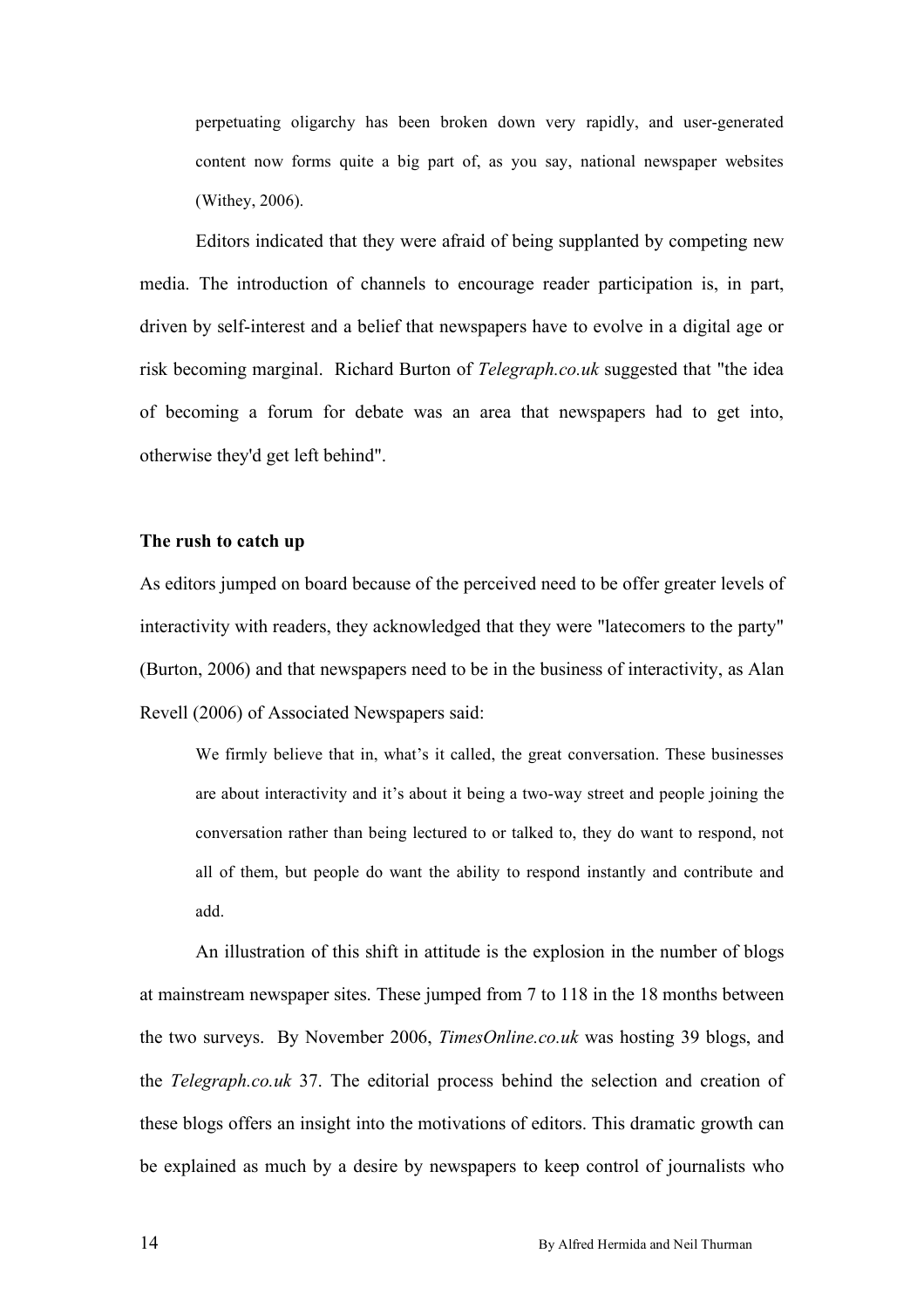would have otherwise created their own blogs, as by a recognition of the value of blogging. At *TimesOnline.co.uk*, leading *Times* and *Sunday Times* correspondents were offered blogs as an attempt to "give them a piece of property on the internet themselves, within our site" (Bale, 2006). This is being seen as giving senior correspondents and columnists a sense of ownership of the website and strengthening their ties to the newspaper. This also helps to explain the rise in the number of the blogs at *Telegraph.co.uk*. This format was offered at first to foreign correspondents as these were the journalists "most frustrated for not having their articles published in the paper," while "there's an unlimited amount of space online" (Van den Belt, 2006). The impetus for the blogs came from management, rather than from eager volunteers. "We had to strike while the iron was hot and basically say we need this now," said Burton (2006).

*Mirror.co.uk* has taken a similar approach, with editors taking the lead on selecting "the right person to bring something to the party" (Purcell, 2006). At *DailyMail.co.uk*, the choice of journalists to set up blogs did not follow a structured editorial process. "The disarmingly honest answer is that it's those who stuck their hands up basically," said Revell (2006). For him, it was important to have journalists who were willing to commit the time, rather than force someone into it.

The survey also showed an increase from one to six in the number of publications—including the *Telegraph.co.uk* and the *Scotsman.com*—offering 'Comment on stories' features. By contrast, 'Have your says' grew more slowly, partly due to technological reasons. Overall the trend among UK news organisations is to provide more ways for readers to participate.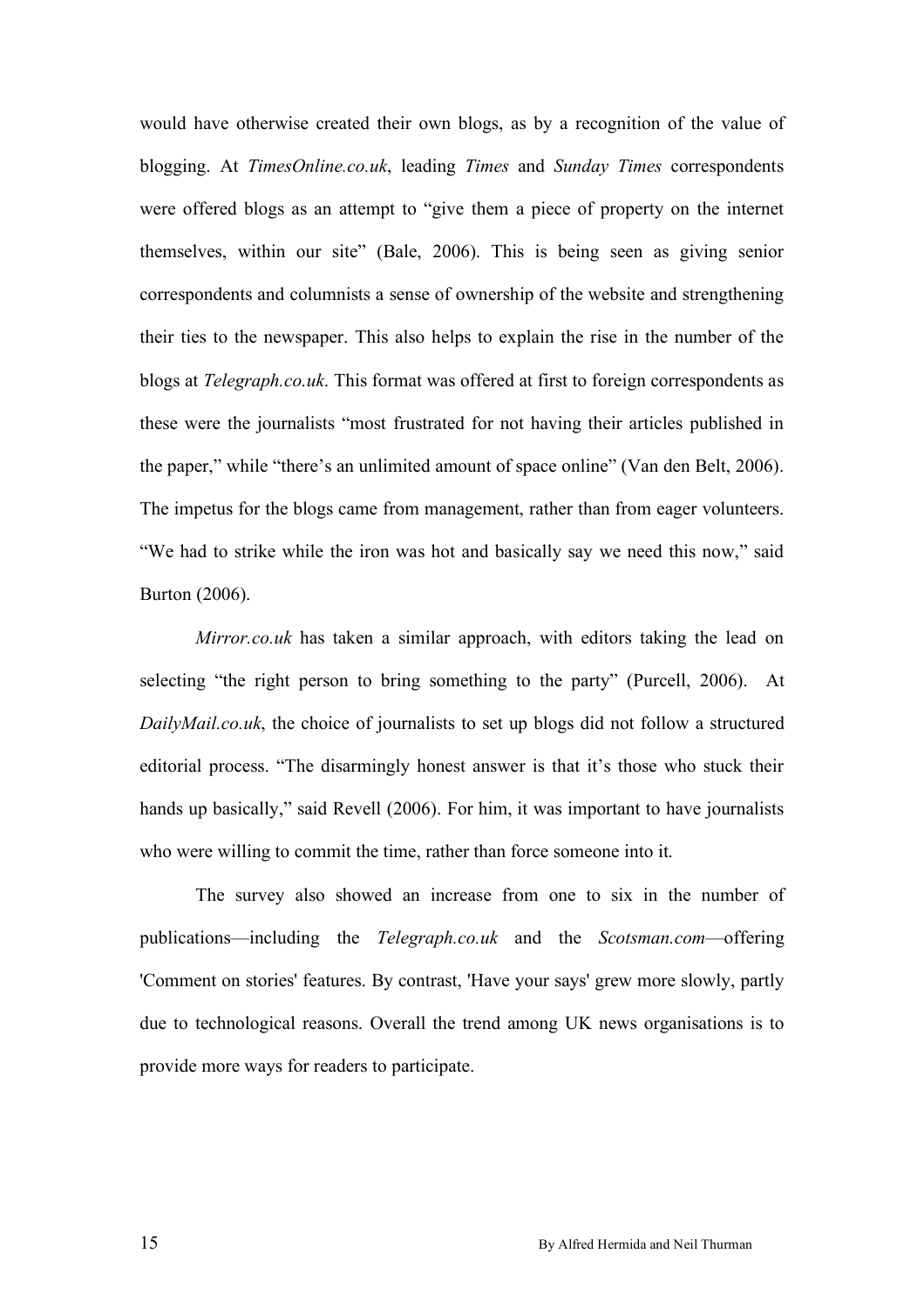## **Evolving attitudes**

While UK news sites have added more UGCI features, there was some concern that the trend has been over-hyped (Purcell, 2006). Editors tend to view these initiatives as complementary to professional journalism, rather than replacing it. There is a common view that "a good story will beat anything", as Pete Picton of *theSun.co.uk* put it, is superior to content from readers. Steve Purcell (2006) argued that "there's no substitute for a good story, and I'd say more than 10 times the amount will read the story rather than the comments attached to it, but it's still valid to give that feedback area".

However, there has been a shift in attitudes to UGC since 2004. At the time some editors described blogs as "extremely dull", "mediocre" or of "very marginal interest" (Thurman, n.d). Now, there is a realisation that editors may have been too dismissive back then and that journalists appreciate the "extra flexibility that the dialogue with readers have given them" (Bale, 2006). Questions still remain over the place of blogs within established news organisation. While endorsing blogs, Burton expressed reservations about the long-term value of blogs to the newspaper, reflecting general concerns about how blogging fits within a traditional journalistic framework. Burton described blogs as "massively overrated" and as "a bit of fun".

More broadly, there is an acknowledgement that a newspaper's audience can be "very knowledgeable about certain areas", as James Montgomery (2006) described *FT.com* readers. He echoed Dan Gillmor's comment that "readers know more than I do," (quoted in Lasica, 2001), suggesting how the public could improve the newspaper's journalism:

"We are very interested in unlocking that information. We know it's there because our reporters often find that they're talking to somebody who knows a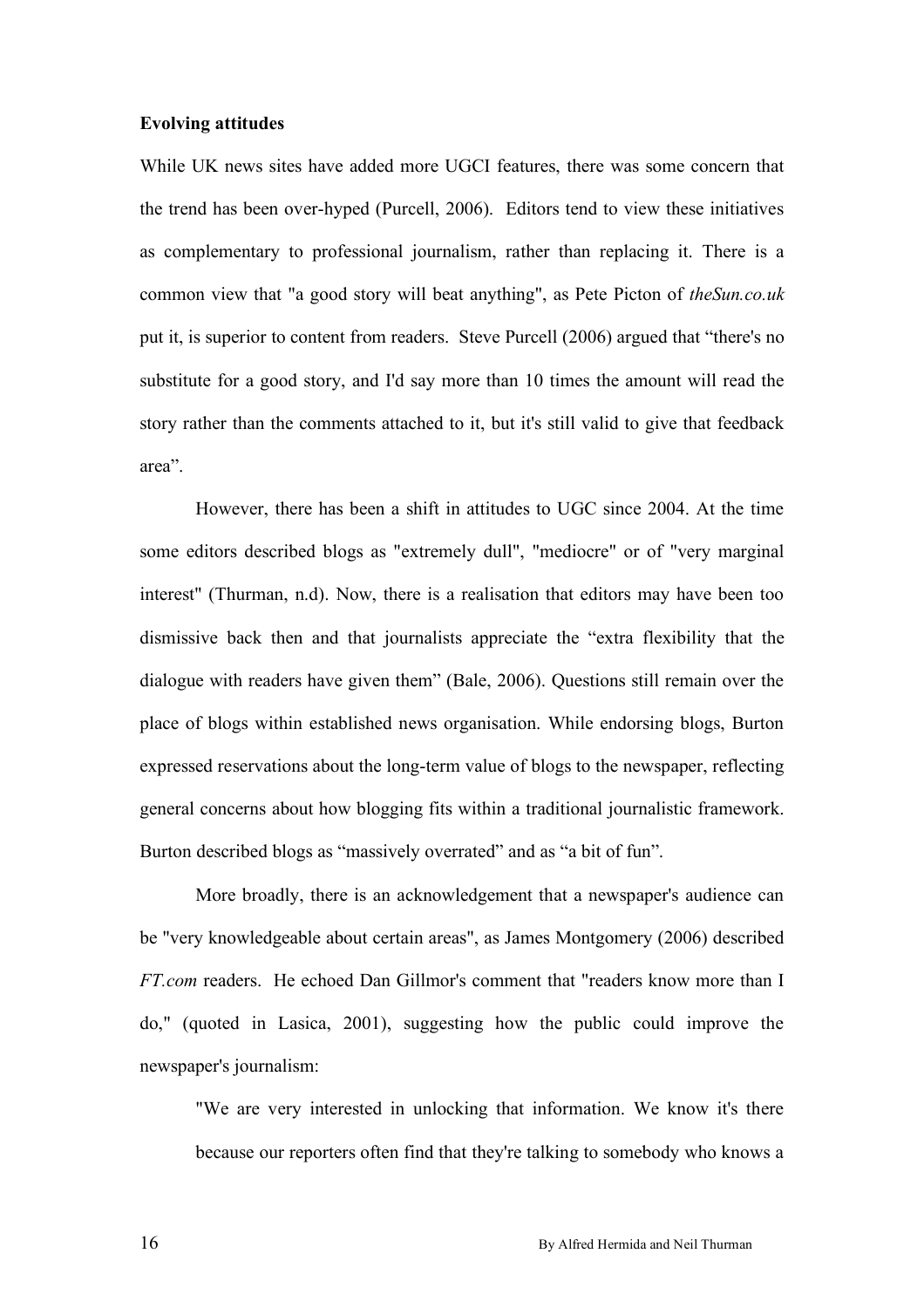lot about their subject, maybe more about their subject than the reporter does." (Montgomery 2006)

The *FT.com* is debating how best to tap into the knowledge of its readers. Montgomery suggested the newspaper was considering creating "niches of areas" online to provide spaces for like-minded readers to discuss a topic, rather than "talking across a broad canvass." The approach suggests that an established news brand can add value to UGC by providing editorial structures to facilitate conversation between its readers.

## **(II) Shift towards a filtered model**

Our second finding was that news professionals are struggling to integrate user media within old norms and practices. News organisations are aiming to adopt UGCIs without damaging their brand, meaning that well-established newspapers such as *The Times* do not allow any unmoderated content on their sites, (Bale, 2006). For Bale, not to moderate content would be an inappropriate brand risk. Part of the reason for this is persistent legal concerns (Thurman, n.d). Editors expressed apprehension at the "grey area" of the law as it relates to online content (Purcell, 2006), with newspaper lawyers themselves unsure on certain areas of the law:

As the law's so unclear on who's published what. because there isn't really any case for it yet. And in my role as new media director both here and in my previous organisation, I've taken advice from very senior law groups who've not been clear about who publishes what and what your culpability is, then moderation has to be the way forward for a group that has anything to protect. (Withey 2006)<sup>7</sup>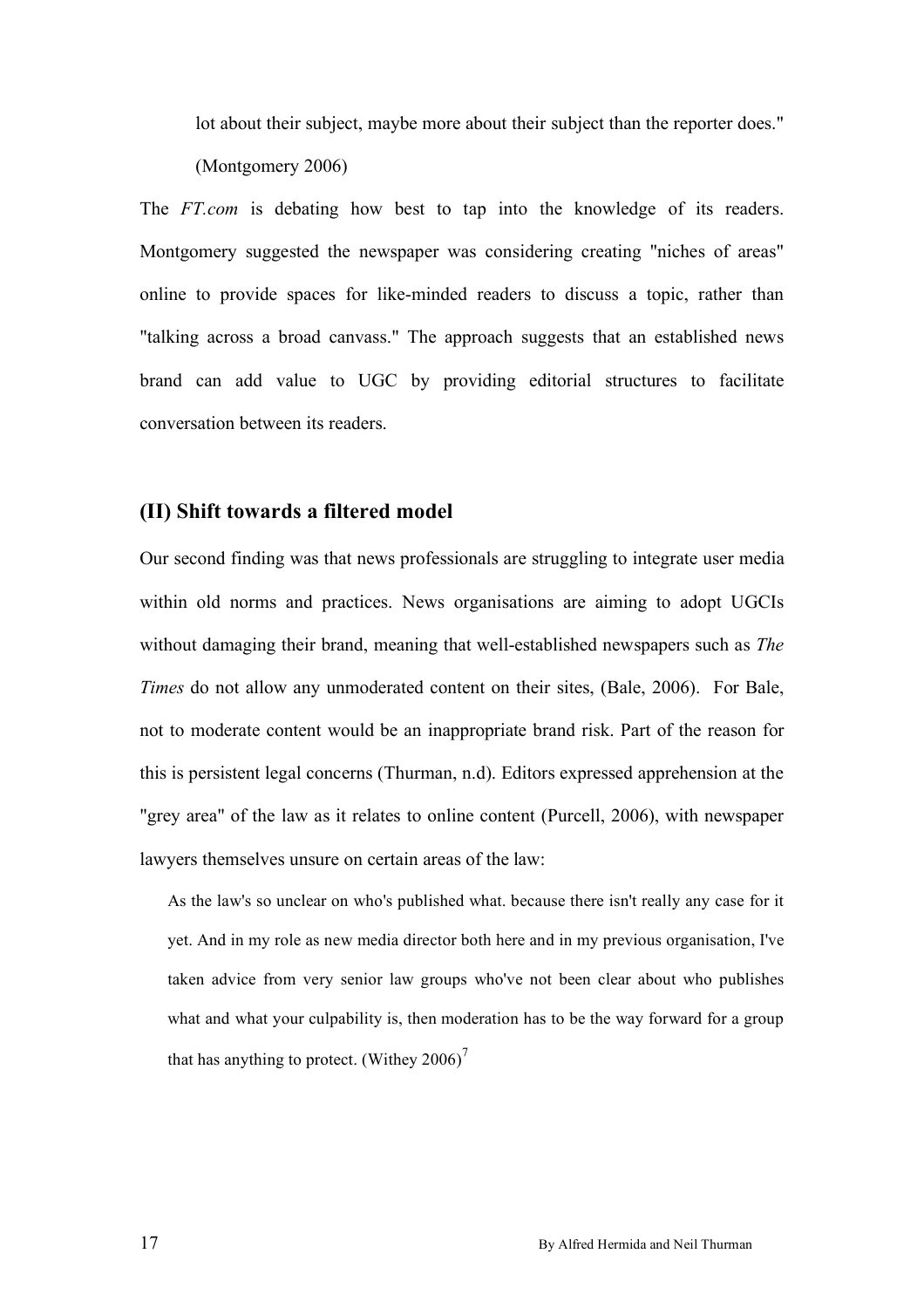#### **The brand, the online community and issues of control**

The potential that UGC has to damage a newspaper's brand remains a prevailing concern among editors, reiterated again and again in this round of interviews. The idea of publishing a comment without checking it first was described as "very dangerous" (Avery, 2006). It reflects the dilemma facing news organisations. They are putting out a call for user media to be republished under the masthead of a newspaper but feel a need for it to fit the identity and values represented by the brand.

Among the few UK newspapers that allow readers to post comments without moderation is *The Scotsman*. Brown describes this as a "work in progress", deciding at an article level whether comments should be pre or post moderated. The site attempts to mitigate risk by requiring all users to register and by avoiding allowing unmoderated posts on contentious subject matters. Brown said *Scotsman.com* was "from an editorial perspective, quite careful about where we enable post-moderation".

One approach adopted by *The Sun* newspaper has been to create different areas online for professionally produced content and for user media. In October 2006, *TheSun.co.uk* launched a second site—*MySun.co.uk*— that allowed readers to start a blog and contribute stories, pictures and comments on breaking news. This site is editorially separate from the news site, making a distinction between professional and amateur content. Picton (2006) said *TheSun.co.uk* wanted to "encompass both spectrums" by "providing people with the ability to put their own personal journal out there." *The Sun*'s main competitor in the tabloid marketplace, *The Mirror* has adopted a different approach, questioning the value of allowing every reader to have a platform. Instead Purcell (2006) suggested the newspaper may run a competition offering readers the chance to be a *Mirror* blogger, "and out of that, we'll select those who actually can write and have something to say." Bowman and Willis (2003) argue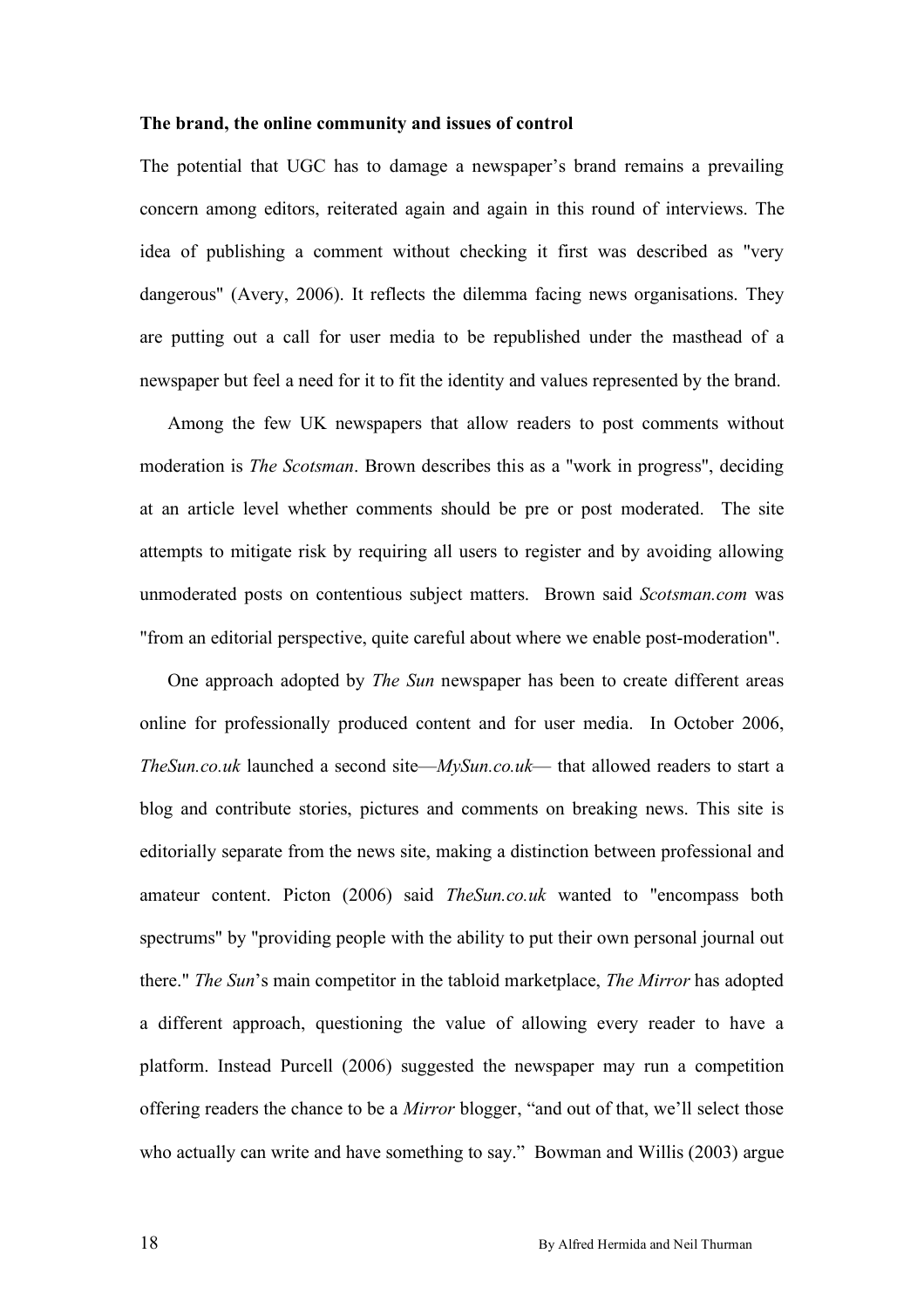creating a space segregated from professional content produces a "closed-off annex where readers can talk and discuss, as long as the media companies don't have to be involved. Such an architected virtual space is not a true online community."

#### **Controlling the conversation**

The research found that there has been a shift towards moderation. Its purpose is to filter contributions so that they fit in with the identity of the news brand and offer readers content they are more interested in. Bale stresses that *The Times* as an organisation wants to use a lot of UGC but "it's got to be the right user-generated content and it's got to fit with our brands". Editors tend to view UGC as providing content relevant to their readers, both online and potentially offline:

In this world where many people feel that they've got something to say and they want to comment and they want to be heard, we still want to give our *Telegraph* audience the best of and therefore we need moderation. I strongly believe that moderation is the way forwards. Because in a time poor, fast moving, society, you could argue what's the percentage of our readers and users who have time to read through 15,000 comments on any particular article? It's our job, we feel, to display the most interesting ones, and what we see more and more happening now that on a particular topic, topic of the day, your view of the day, we take the best and publish it in the newspaper the next day. (Van der Belt, 2006)

Editors tend to view moderation in terms of the traditional role of journalists, gathering and filtering information for the public. This approach may offer a model for the integration of UGC in professional news structures. Postman (quoted in Fulton, 1998) said the problem facing journalism in the  $20<sup>th</sup>$  century was an informational glut, whereas in the  $19<sup>th</sup>$  century the problem was a scarcity of information. Postman argued the issue for journalism is how to decide what is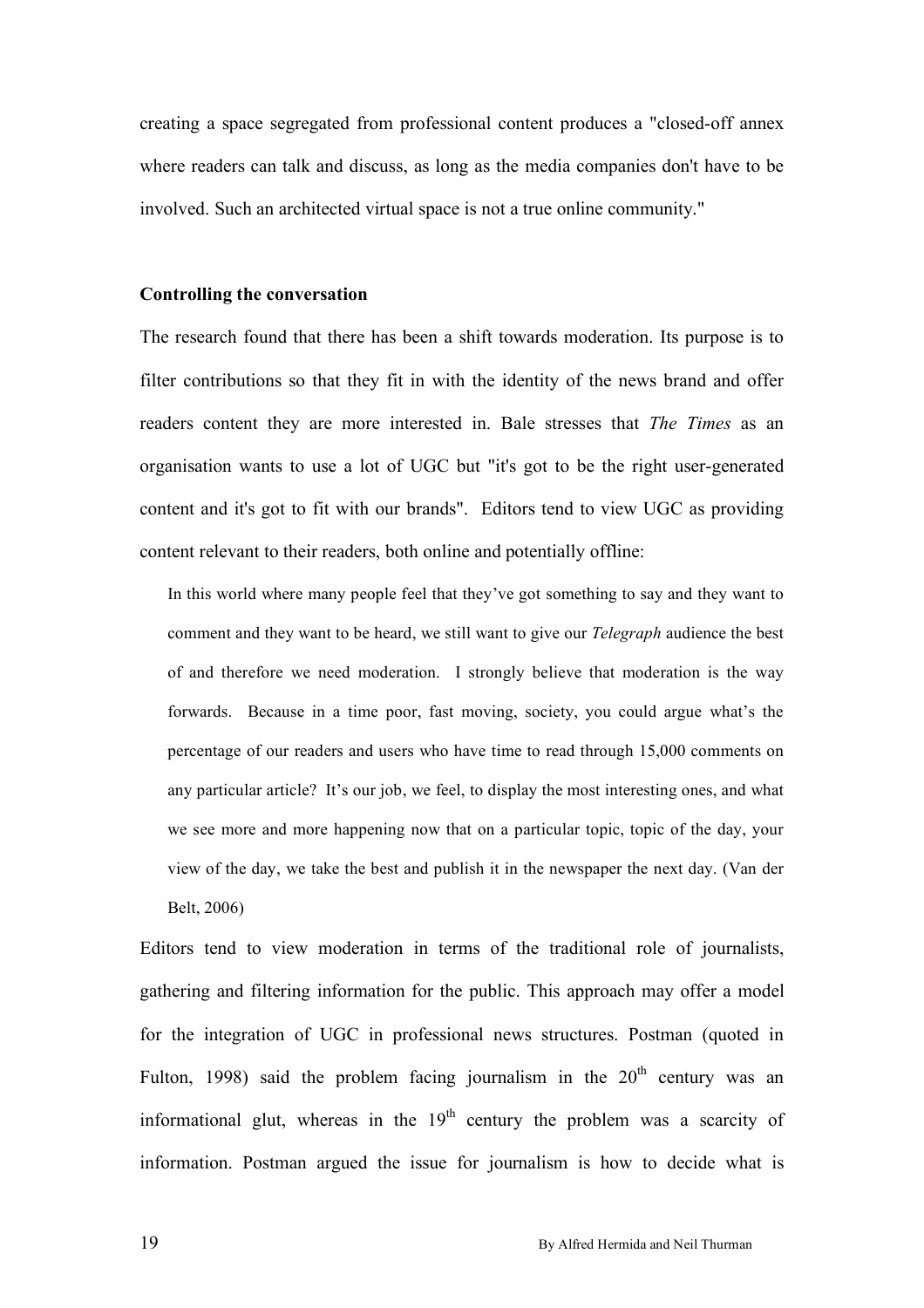significant, relevant information. This research suggests that this approach could be adopted with regards to the role of mainstream news organisations and UGC. The value in user media becomes not just the content itself, but how it is sifted, organised and presented in ways that add value to an audience:

What we offer, whether it's in print or online, is that we are an organisation that filters all the news and then compresses it. And we do that partly because we serve a busy audience who don't have much time to read the paper, who don't have that much time to read the website, and they look to us to have done the filtering and the compression for them. (Montgomery, 2006)

The notion of moderating UGC so that it is in line with the identity of a newspaper comes across in many of the interviews. It ties in to legal concerns and the risk-averse attitude of most editors (Thurman, n.d).

#### **The cost of control and the role of technology**

The filtering model has cost and resource implications that have impacted on UGCIs. Moderation is "a real pain, it's a real chore" (Purcell, 2006). *Mirror.co.uk*'s messageboard on Princess Diana was described by Purcell as "hugely successful". But he explained how the messageboard was "invaded with abusers, and just ploughing through the number of messages every day became more effort than it was worth".

Newspapers are caught in a bind: the burden increases as the participation of users rises. Waldman (2006) said moderation becomes more difficult as blogs and other areas encouraging interactivity with the audience become more popular. He said that *Guardian.co.uk* had so many comments on its World Cup blog that "it was almost too much". The experience has led Waldman to start looking at traffic calming techniques.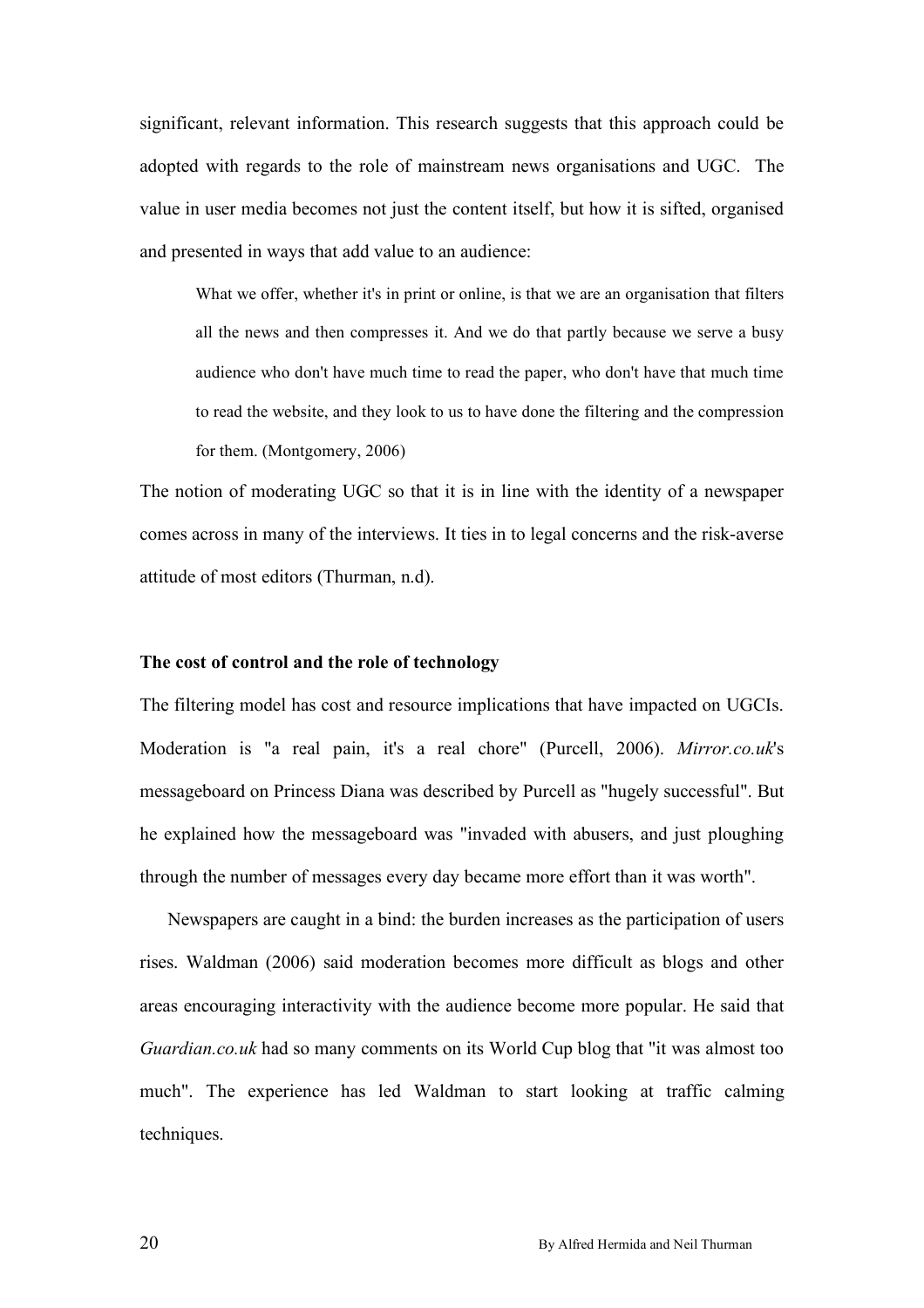Technology is seen as one way of alleviating a laborious and time-consuming process. The volume of comments received by sites such as the *BBC News* website has resulted in the investment in information systems to process and publish content. Under the previous system, comments came in as e-mails, which journalists would read, edit and copy into web pages for publication. This proved a cumbersome and time-consuming system, limiting the amount of e-mails that were published (Thurman, n.d). The *BBC News* website uses software by a company called Jivesoft on its 'Have your say' discussions. The system has enabled the BBC to publish "10 times more than we used to" (Taylor, quoted in Douglas, 2006). The software enables journalists to scan e-mails and publish them with a click of a button.<sup>8</sup>

This technology still requires a team of journalists to moderate them and the cost has led some newspapers, like *The Independent*, to close down their forums (Withey, 2006). One newspaper talked about potentially outsourcing the management of its comment areas (Waldman, 2006).

## **(II) Continued debate over value of user media**

Our third finding was that news organisations are struggling to balance the resources needed for UGCIs with the commercial potential of user media. Williams (2007) suggests that news organisation believe, or at least hope, that UGC can save money.<sup>9</sup> However, most user media initiatives are resource intensive due to editorial intervention, rather than because of payments to contributors. The cost of these operations are one of the reasons smaller news organisations like *Independent.co.uk* have held back from adopting tools for user interaction (Withey, 2006).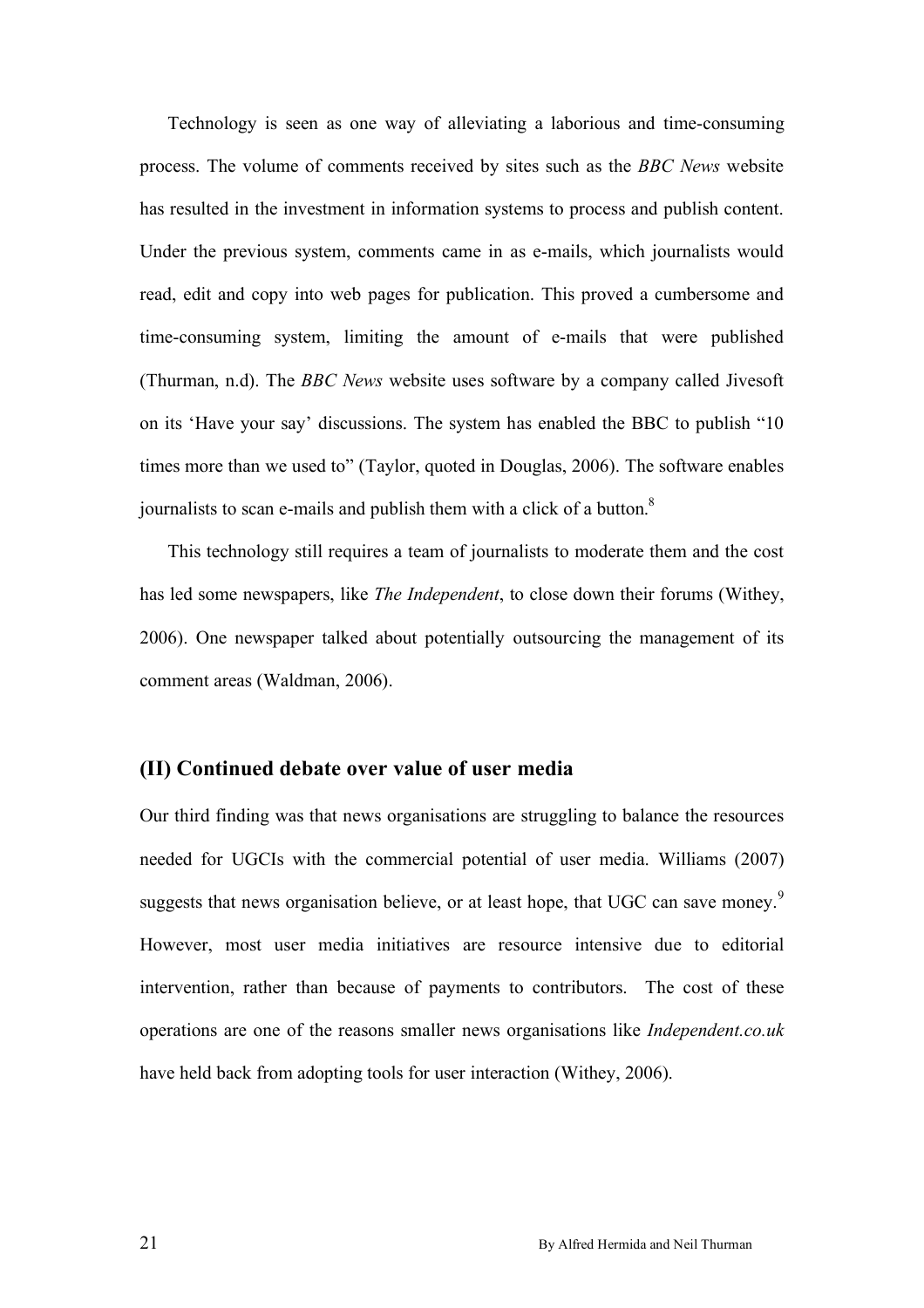#### **The cost-benefit analysis of UGC**

There remains a concern over the lack of a model to monetise these initiatives (Thurman, n.d). The editorial director at *TheTimes.co.uk* sees commercial potential in delivering niche audiences to advertisers (Bale, 2006). He gives the example of a travel section, rich with UGC from a "good and interesting demographic", which could offer a "very compelling proposition" for advertisers.

But this is counterbalanced by a fear among editors that UGCIs can become what Walden called "self-contained playgrounds", catering to a niche audience that is of limited value to an advertiser. Purcell mentions this as a concern on the popular forums of *Mirrror.co.uk*, which "attract the same people all the time".

UGC offers some value to professional journalists as a source for stories. *The Sun* gets three or four stories each week from readers (Picton, 2006). In this case, editors value UGC as a digital form of newsgathering, rather than as a way of allowing readers to express themselves:

With user-generated content, people see it often in terms of what they write but quite often for us, it's in terms of the stories they bring. And users have been doing that prior to the web. They've been ringing newsdesks with stories. It's just a lot easier to do it now online. (Picton, 2006)

But while reader contributions lead to stories, there is some doubt over whether this justifies the expenditure on UGCIs, which editors said accounted for one of the heaviest areas of expenditure. Burton (2006) acknowledges that at times a reader's comment might be passed on to the newsdesk, but disputes it justifies the expenditure on UGCIs. He says this is "just a complete and utter journalistic by-product".

### **Concerns over level of participation**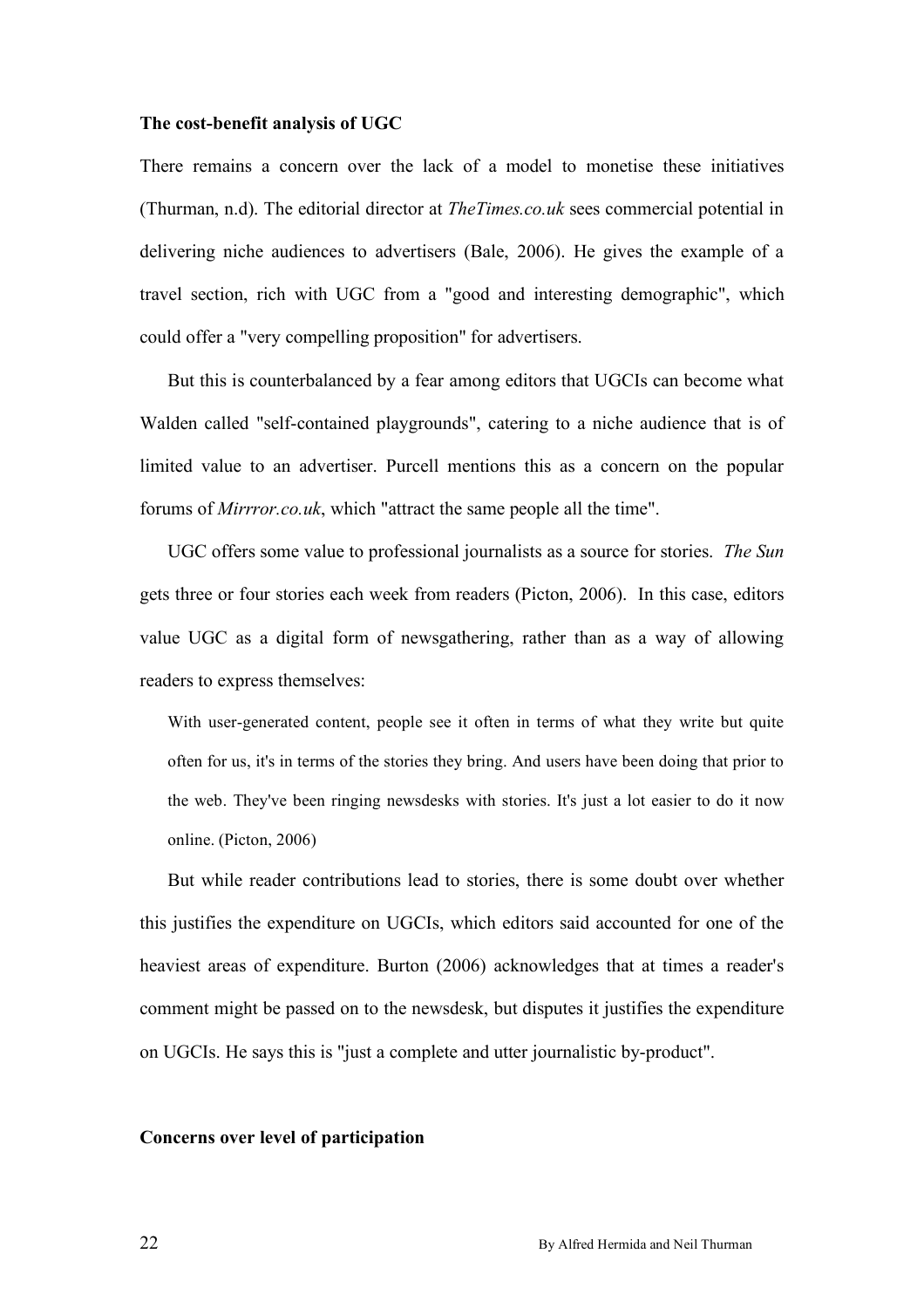There are also doubts over the desire of readers to contribute. Withey (2006) argued "most people like to consume media as opposed to take part in it, and therefore the role of the publisher … is still an important one." For example, even though the *BBC News* website receives thousands of user comments, these contributions often come from just 0.05 per cent of the site's daily unique audience (Thurman n.d). This raises questions about the extent to which the audience wants to be active users of news (for a contrary view see: Gillmor, 2004).

This definition of value ignores the worth of participatory journalism to the individual. Bowman and Willis (2003) argue that "traditional media tend to understate the value of participatory journalism, holding that comments, reviews and content created by 'amateurs' provide little value to their mass audience. As such they are missing the inherent psychological value of the creative process to the individual." Saffo (1992) argues what he calls particitainment is the "most powerful hybrid of communications and entertainment". Research by Sundar (2000) into online news reception reveals a sense of engagement fostered by interactive opportunities. This all suggests that the psychological effect of being able to participate in some form is no less significant than the effect of the content itself. Withey (2006) sees user interaction, as *The Guardian* has adopted through its blogs, as a way of "knitting the audience back into your brand".

For some editors, the number of people who contribute does not necessarily matter, as a small number can make a UGC forum "worthwhile" (Revell, 2006). *The Guardian* estimates that only 1 to 5 per cent of readers contribute. But Walden argued this creates a "vibrant community" at the heart of a site, which is of value to advertisers and to other users: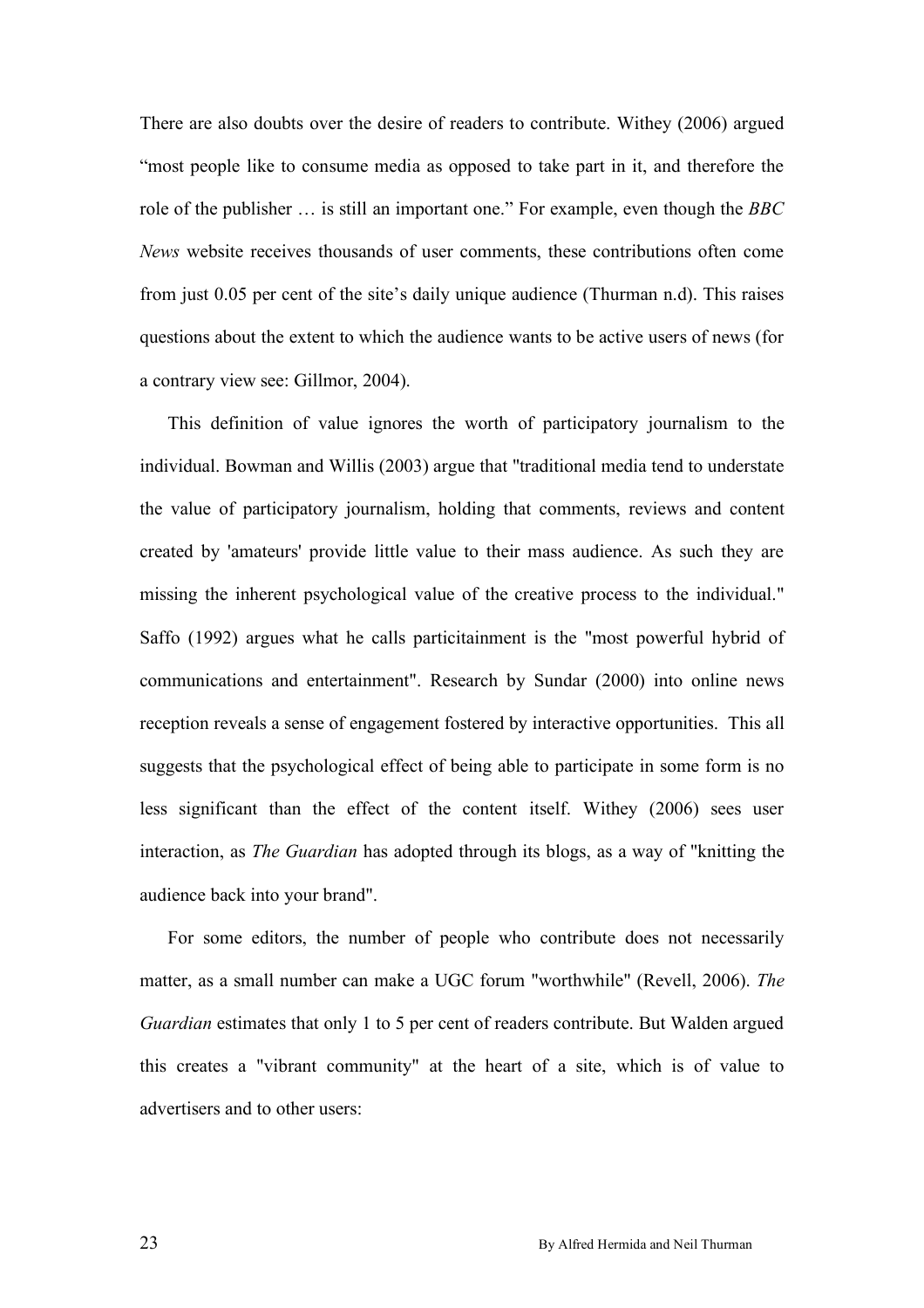As you look at strategies around user-generated concept, you need to realise that only a small number are really going to communicate, sort of engage at that level. But that small number make it much more interesting for everyone else. (Walden, 2006)

Several editors mentioned that the perceived quality of comments rather than the absolute number of comments received was a factor in judging the value of UGC. Brown (2006) related an occasion at *Scotsman.com* when a story on a proposed tram system in Edinburgh generated a level of debate that was "quite remarkable", including a discussion of the geography of the city by geologists.

## **Conclusion**

This study provides journalism and interactive media scholars with an insight into the emerging phenomenon of user-generated content. It is important because UGC challenges established modes of journalism. UGC is leading to a shift in the relationship between media organisations and the audience (Gillmor, 2004). The success of websites such as Flickr and MySpace reflect the explosion in user media that has taken place recently. The boom in free-flowing self-expression is largely taking place outside of established notions of professionalism. It signals a desire by the public to take advantage of tools that allow for creative expression. This paper suggests that established news organisations are shifting towards the retention of a traditional gatekeeping role with regard to UGC as a way of integrating user media into a professional journalistic framework. The research suggests that newsroom culture, defined as the shared beliefs and values that shape employees' thinking and behaviours<sup>10</sup>, frames the approach towards UGC. While this study focuses on the UK newspaper industry, the findings have relevance to other established news organisations seeking to integrate UGC into their products and services, as professional journalists tend to share a similar set of norms and values.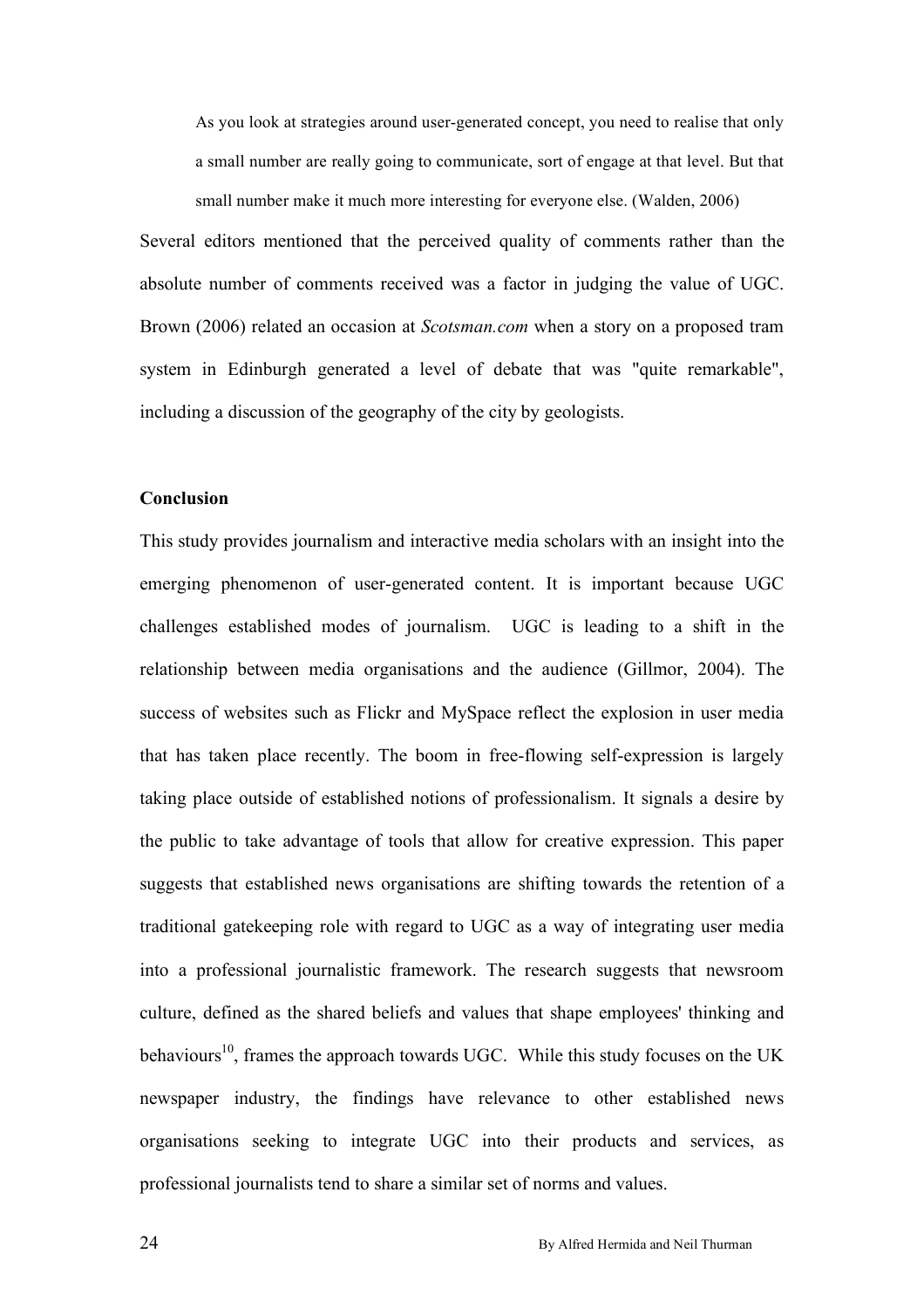Concerns about reputation, trust and legal issues suggest that news organisations have too much at stake to open the doors to UGC. While in collaborative journalism, control is distributed among users, in participatory journalism news organisations provide editorial structures to bring different voices into the news reporting. This research suggests that news organisations have an opportunity to take on the role of facilitating user media, by filtering and aggregating it in ways useful and valuable to audiences.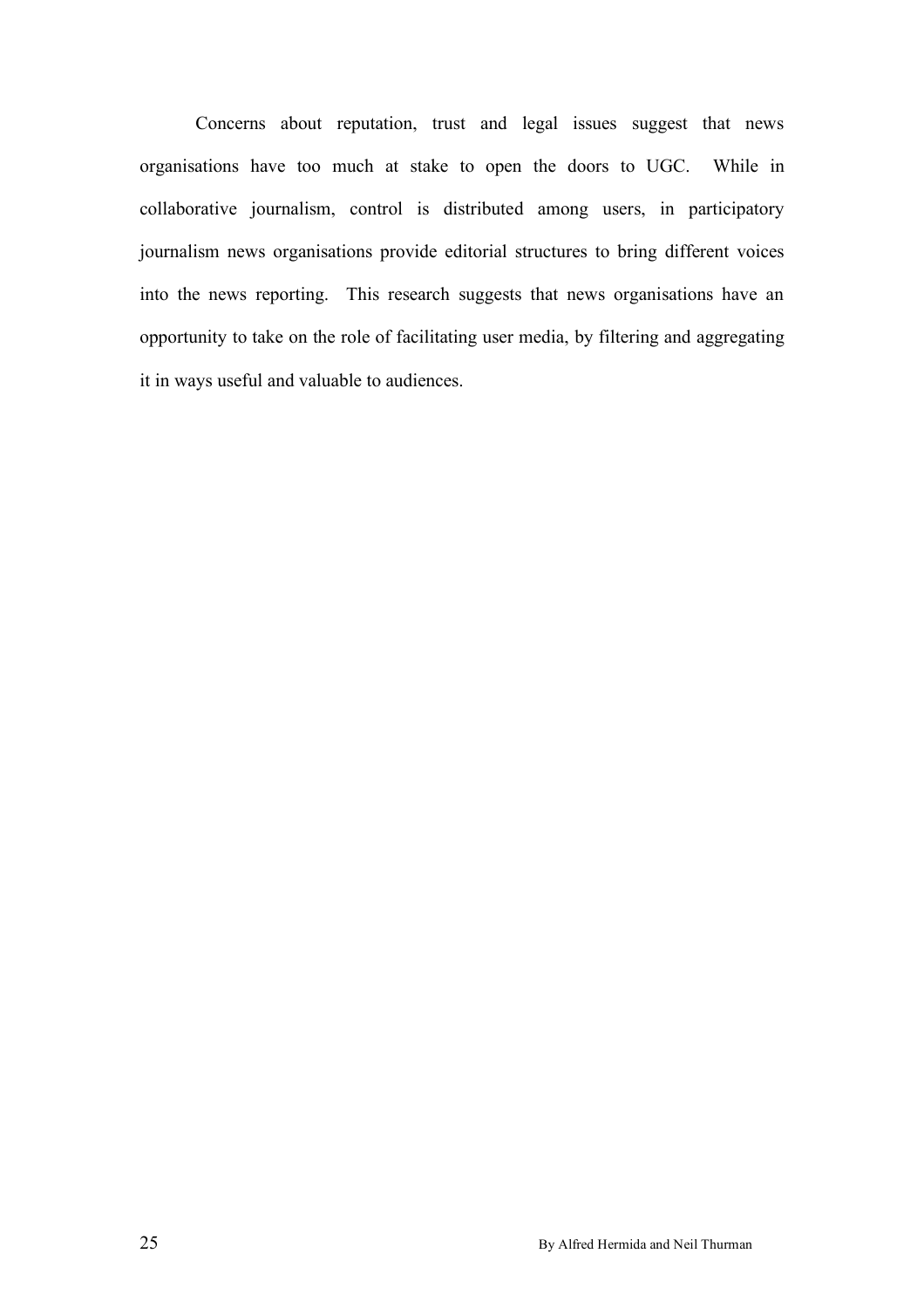## **Endnotes**

 $\overline{a}$ 

<sup>1</sup> For example, in March 5 2007, USAToday unveiled a redesign of its web presence. In an editorial note published on the website, editor Ken Paulson and executive editors Kinsey Wilson and John Hillkirk said the newspaper's journalistic mission was to "help readers quickly and easily make sense of the world around them by giving them a wider view of the news of the day and connecting them with other readers who can contribute to their understanding of events." http://www.usatoday.com/news/2007-03-02-editors-note\_N.htm, accessed online on March 7 2007

<sup>2</sup> The study found that the impact newspapers which took part in the survey fell into the following culture types: Constructive – 17 newspapers, Aggressive-Defensive – 27 newspapers, Passive-Defensive – 21 newspapers, Mixed Passive/Aggressive – 25 newspapers

<sup>3</sup> Williams cites the example of the Los Angeles Times that abandoned an experiment with a wiki editorial. This allowed anyone to post comments without moderation.

<sup>4</sup> The interviewees were: Richard Avery—Internet Development Controller, Northern and Shell; Peter Bale—Editorial Director, Times Online; Alistair Brown—General Manager, *Scotsman.com*; Richard Burton—Editor, *Telegraph.co.uk*; James Montgomery—Editor, *FT.com*; Pete Picton— Editor,*thesun.co.uk*; Steve Purcell—Editor, *Mirror.co.uk*; Alan Revell—COO, Associated Northcliffe Digital; Annelies Van den Belt—New Media Director, Telegraph Group; Simon Waldman—Director Digital Publishing, *Guardian.co.uk*; Richard Withey—New Media Strategies, Independent Digital. Note: In the text, interviews are sourced as: (Surname, 2006).

<sup>5</sup> The 12 websites surveyed were regional (*ThisisLondon.co.uk* and *Scotman.co.uk*) and national, commercial and of print parentage, serving different readerships (in print terms). *Dailystar.co.uk, TheSun.co.uk* and *Mirror.co.uk* are tabloid, *Dailyexpress.co.uk*, *Dailymail.co.uk*, *ThisisLondon.co.uk* and *Scotman.com* are middle-market, while the *FT.com*, *Guardian.co.uk*, *Independent.co.uk*, *Telegraph.co.uk* and *TheTimes.co.uk* represent the broadsheet sector.

<sup>6</sup> Douglas describes July 7 as a turning point for the media. He writes that this was the day that usergenerated content came into its own in Britain. He writes that the day also marked a change in audience behaviour. Douglas writes that when there were four more attempted bombings in London two weeks later, the public knew what was expected of them and photos and videos flooded into the BBC.

<sup>7</sup> In 2003, the former Labour MP and defence secretary Lord Robertson sued *The Sunday Herald* over a posting on a messageboard hosted by the newspaper that he alleged was defamatory. The case was settled out of court.

<sup>8</sup> Based on author's personal experience as a senior member of the *BBC News* website editorial team from 1997 to 2006.

<sup>9</sup> In parenthesis, Williams adds that she "considers this more wishful thinking than anything else."

<sup>10</sup> Definition used by Readership Institute, Culture Report: A Profile of the Impact Newspapers and Their Departments, 2000, accessed online March 7 2007.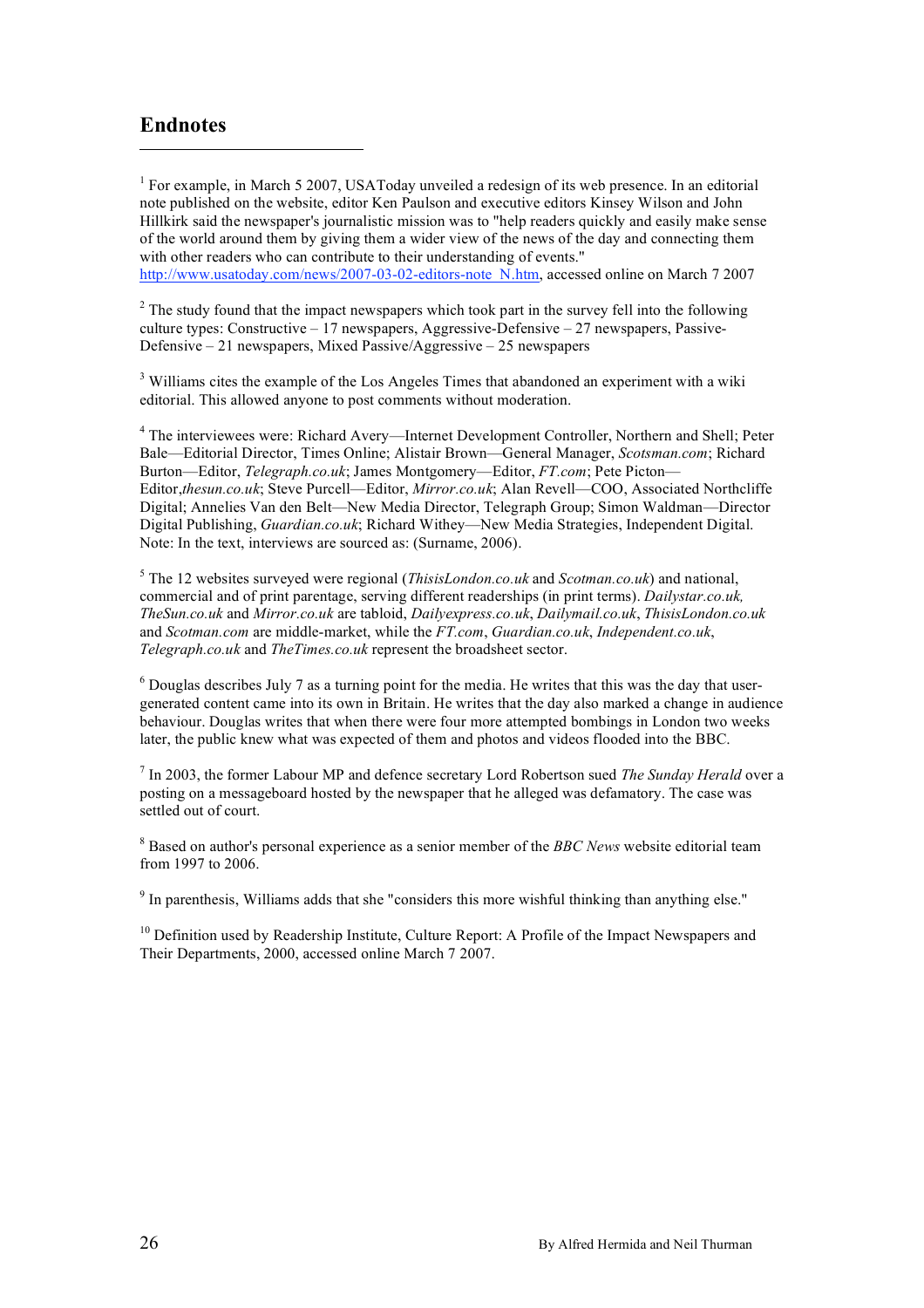## **References**

 $\overline{a}$ 

Avery, R, interview with authors, August 2006

Bale, P, interview with authors, August 2006

Blood, R, 'How Flickr single-handedly invented collaborative photojournalism', http://www.rebeccablood.net/archive/2006/04/how\_flickr\_singlehandedly\_inve\_1.ht ml, accessed online March 10 2007

Bowman, W and Willis, C, (2003) 'We Media: How Audiences are Shaping the Future of News and Information', The Media Center, http://www.hypergene.net/wemedia/weblog.php

Brown, A, interview with authors, August 2006

Burton, R, interview with authors, August 2006

Deuze, Mark, (2003) 'The web and its journalisms: considering the consequences of different types of news media online', *New Media & Society*, 5 (20), p 220

Douglas, T. (2006) 'How 7/7 'democratised' the media', BBC News, accessed online March 4 2007 at http://news.bbc.co.uk/2/hi/uk\_news/5142702.stm

Fishman, M. (1999) 'Manufacturing the News', in H.Tumber (ed.) News A Reader, pp. 102-111. New York: Oxford University Press.

Fulton, K (1996) 'A Tour of Our Uncertain Future', *Columbia Journalism Review*, March/April, http://archives.cjr.org/year/96/2/tour.asp, (accessed 4 March)

Gillmor, D. (2004) We the Media. Sebastopol, CA: O'Reilly Media.

Lasica, J.D. (2001) 'Weblogs: A New Source of News', Online Journalism Review, accessed online March 21 2007 at http://209.200.80.136/ojr/workplace/1017958782.php

Matheson, D. (2004) 'Weblogs and the Epistemology of the News: Some Trends in Online Journalism', *New Media & Society* 6(4), p 446

Montgomery, J, interview with authors, August 2006

Nielsen//Netratings, (2006), 'NetView service', report for December 2006, http://www.netratings.com

Pareles, J. (2006) '2006, Brought to You by You, *New York Times*, accessed online December 11 2006)

Picton, P, interview with authors, August 2006